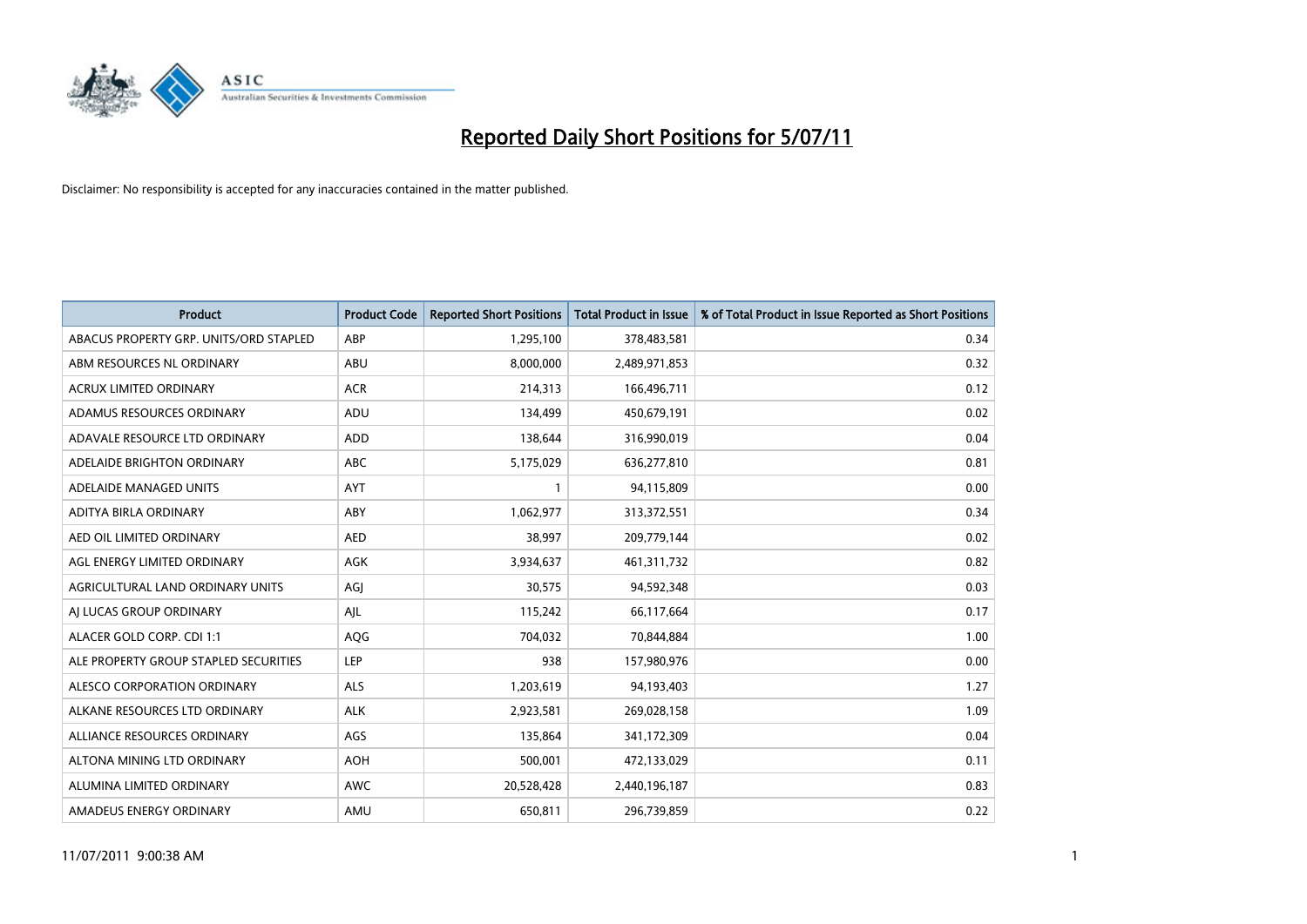

| <b>Product</b>                          | <b>Product Code</b> | <b>Reported Short Positions</b> | <b>Total Product in Issue</b> | % of Total Product in Issue Reported as Short Positions |
|-----------------------------------------|---------------------|---------------------------------|-------------------------------|---------------------------------------------------------|
| AMALGAMATED HOLDINGS ORDINARY           | AHD                 | 17,964                          | 157,471,848                   | 0.01                                                    |
| AMCOR LIMITED ORDINARY                  | <b>AMC</b>          | 8,048,467                       | 1,227,441,619                 | 0.63                                                    |
| AMP LIMITED ORDINARY                    | AMP                 | 8,916,003                       | 2,811,693,913                 | 0.29                                                    |
| AMPELLA MINING ORDINARY                 | <b>AMX</b>          | 614,455                         | 204,885,108                   | 0.31                                                    |
| ANSELL LIMITED ORDINARY                 | <b>ANN</b>          | 3,704,298                       | 133,011,550                   | 2.77                                                    |
| ANTARES ENERGY LTD ORDINARY             | <b>AZZ</b>          | 139,202                         | 273,000,000                   | 0.05                                                    |
| ANZ BANKING GRP LTD ORDINARY            | ANZ                 | 8,978,595                       | 2,597,234,880                 | 0.33                                                    |
| APA GROUP STAPLED SECURITIES            | <b>APA</b>          | 5,507,532                       | 634,116,029                   | 0.87                                                    |
| APEX MINERALS NL ORDINARY               | <b>AXM</b>          | 986,249                         | 5,550,243,713                 | 0.02                                                    |
| APN EUROPEAN RETAIL UNITS STAPLED SEC.  | <b>AEZ</b>          | 11,832                          | 544,910,660                   | 0.00                                                    |
| APN NEWS & MEDIA ORDINARY               | <b>APN</b>          | 23,405,091                      | 618,568,292                   | 3.77                                                    |
| AQUARIUS PLATINUM. ORDINARY             | <b>AOP</b>          | 2,347,735                       | 470,167,206                   | 0.49                                                    |
| AQUILA RESOURCES ORDINARY               | <b>AQA</b>          | 4,075,205                       | 374,368,499                   | 1.10                                                    |
| ARAFURA RESOURCE LTD ORDINARY           | <b>ARU</b>          | 6,073,272                       | 367,980,342                   | 1.64                                                    |
| ARB CORPORATION ORDINARY                | <b>ARP</b>          | 4,674                           | 72,481,302                    | 0.00                                                    |
| ARDENT LEISURE GROUP STAPLED SECURITIES | AAD                 | 696,354                         | 318,147,978                   | 0.21                                                    |
| ARISTOCRAT LEISURE ORDINARY             | <b>ALL</b>          | 22,934,250                      | 536,480,307                   | 4.27                                                    |
| ASCIANO LIMITED ORDINARY                | <b>AIO</b>          | 18,895,045                      | 2,926,103,883                 | 0.63                                                    |
| ASG GROUP LIMITED ORDINARY              | <b>ASZ</b>          | 45,579                          | 169,117,796                   | 0.03                                                    |
| ASPEN GROUP ORD/UNITS STAPLED           | <b>APZ</b>          | 1,201,557                       | 579,826,041                   | 0.21                                                    |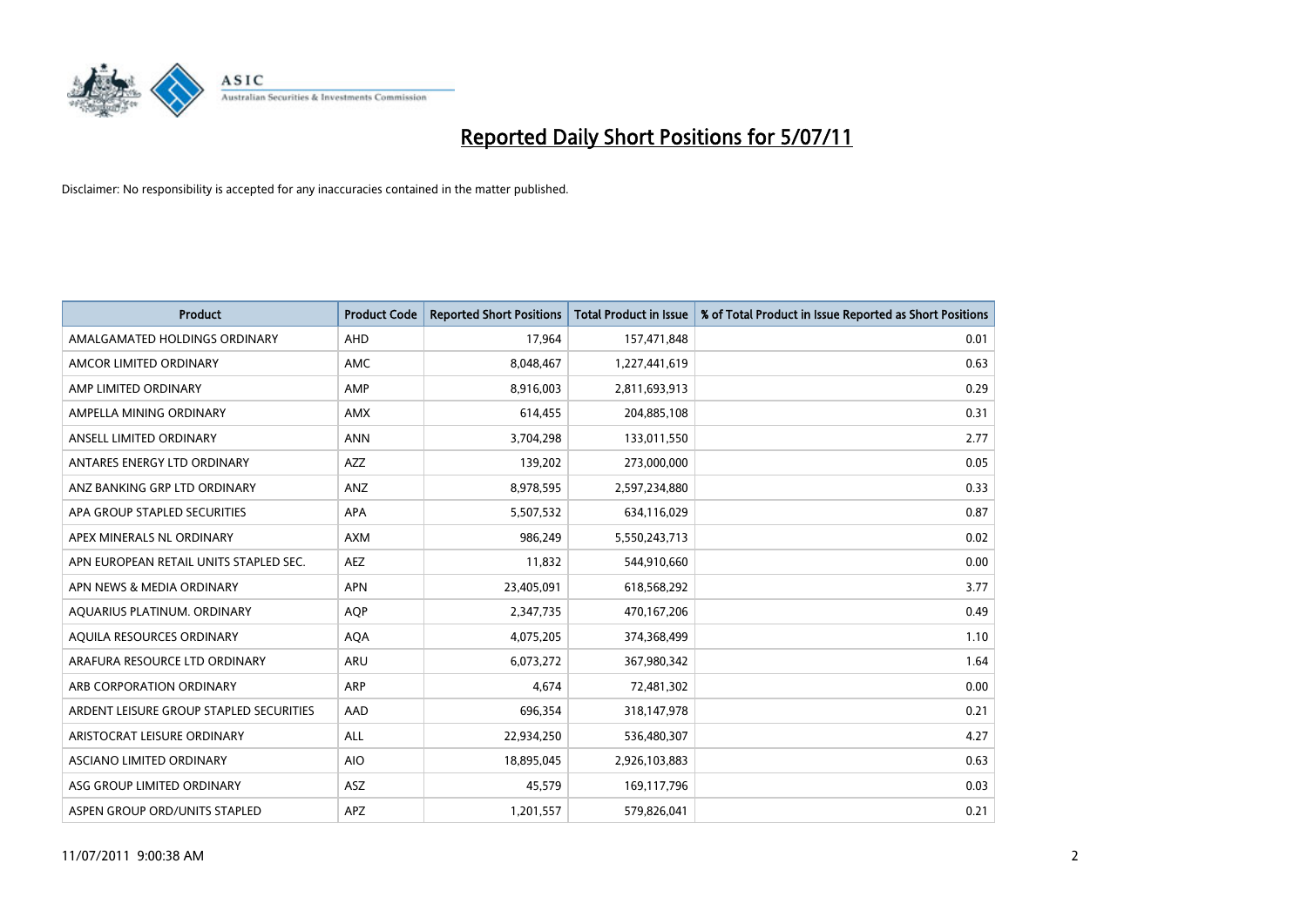

| <b>Product</b>                          | <b>Product Code</b> | <b>Reported Short Positions</b> | Total Product in Issue | % of Total Product in Issue Reported as Short Positions |
|-----------------------------------------|---------------------|---------------------------------|------------------------|---------------------------------------------------------|
| ASPIRE MINING LTD ORDINARY              | <b>AKM</b>          | 356,534                         | 539,971,483            | 0.07                                                    |
| ASTON RES LTD ORDINARY                  | <b>AZT</b>          | 856,535                         | 204,527,604            | 0.42                                                    |
| ASTRO JAP PROP GROUP STAPLED SECURITIES | AJA                 | 23,328                          | 58,445,002             | 0.05                                                    |
| ASX LIMITED ORDINARY                    | ASX                 | 1,544,727                       | 175,136,729            | 0.86                                                    |
| ATLANTIC LIMITED ORDINARY               | ATI                 | 20,575                          | 113,601,916            | 0.02                                                    |
| ATLAS IRON LIMITED ORDINARY             | <b>AGO</b>          | 10,260,958                      | 825,891,142            | 1.22                                                    |
| AUCKLAND INTERNATION ORDINARY           | <b>AIA</b>          | 101,680                         | 1,322,564,489          | 0.01                                                    |
| AURORA OIL & GAS ORDINARY               | <b>AUT</b>          | 6,963,492                       | 409,865,343            | 1.67                                                    |
| AUSDRILL LIMITED ORDINARY               | ASL                 | 792,026                         | 301,452,517            | 0.25                                                    |
| AUSENCO LIMITED ORDINARY                | AAX                 | 2,240,163                       | 122,987,022            | 1.82                                                    |
| AUSTAL LIMITED ORDINARY                 | ASB                 | 190,894                         | 188,069,638            | 0.10                                                    |
| <b>AUSTAR UNITED ORDINARY</b>           | <b>AUN</b>          | 1,425,790                       | 1,271,505,737          | 0.11                                                    |
| AUSTBROKERS HOLDINGS ORDINARY           | <b>AUB</b>          | 1,892                           | 54,658,736             | 0.00                                                    |
| AUSTIN ENGINEERING ORDINARY             | ANG                 | 40,643                          | 71,864,403             | 0.05                                                    |
| <b>AUSTRALAND ASSETS ASSETS</b>         | AAZPB               | 1,168                           | 2,750,000              | 0.04                                                    |
| AUSTRALAND PROPERTY STAPLED SECURITY    | <b>ALZ</b>          | 827,721                         | 576,846,597            | 0.14                                                    |
| AUSTRALIAN AGRICULT, ORDINARY           | AAC                 | 1,403,967                       | 311,968,824            | 0.43                                                    |
| AUSTRALIAN EDUCATION UNITS              | <b>AEU</b>          | 625,000                         | 175,465,397            | 0.36                                                    |
| AUSTRALIAN INFRASTR. UNITS/ORDINARY     | <b>AIX</b>          | 1,573,319                       | 620,733,944            | 0.24                                                    |
| AUSTRALIAN MINES LTD ORDINARY           | <b>AUZ</b>          | 1,400,000                       | 576,910,315            | 0.24                                                    |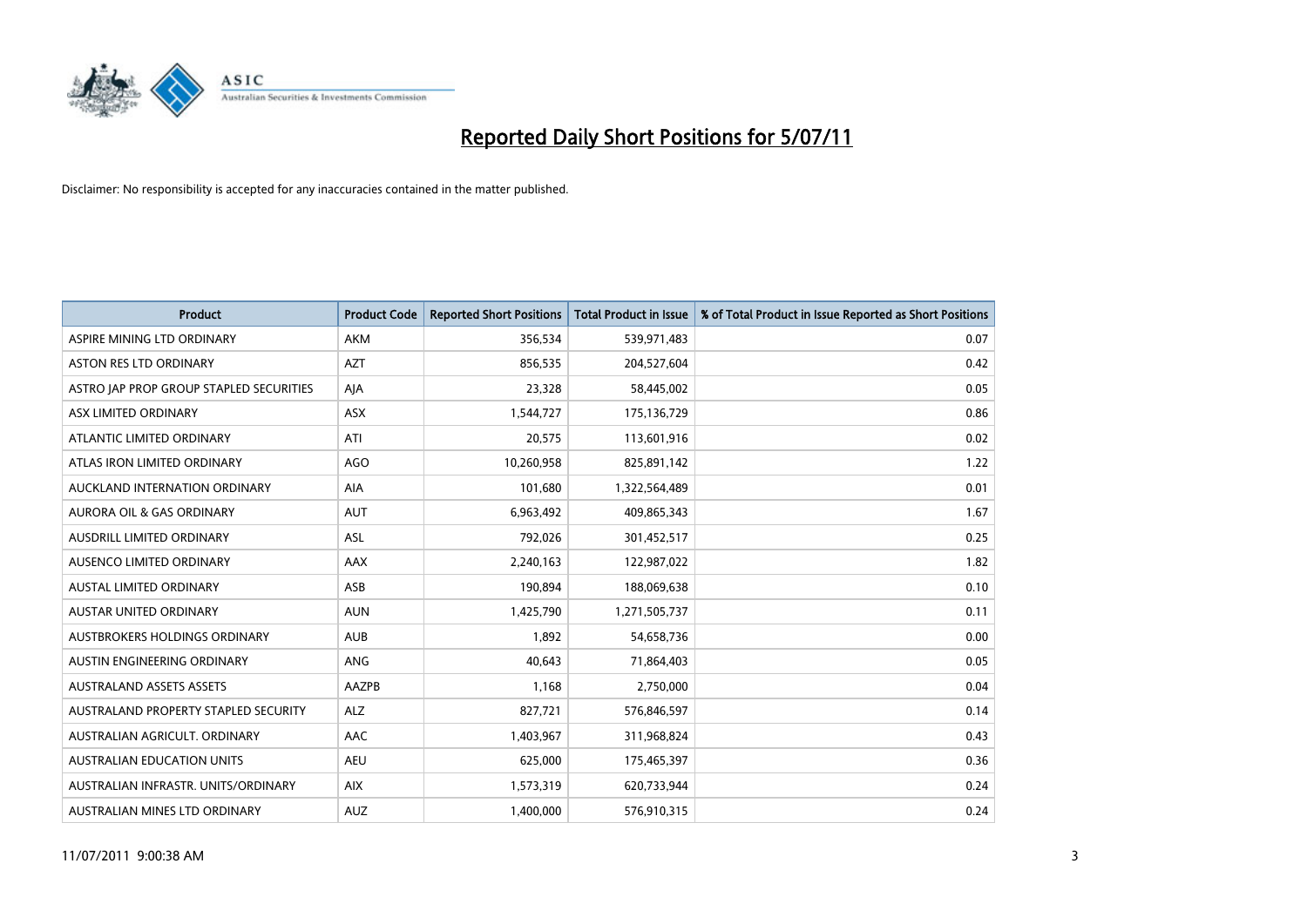

| <b>Product</b>                       | <b>Product Code</b> | <b>Reported Short Positions</b> | <b>Total Product in Issue</b> | % of Total Product in Issue Reported as Short Positions |
|--------------------------------------|---------------------|---------------------------------|-------------------------------|---------------------------------------------------------|
| AUSTRALIAN PHARM, ORDINARY           | API                 | 773,213                         | 488,115,883                   | 0.15                                                    |
| AUTOMOTIVE HOLDINGS ORDINARY         | <b>AHE</b>          | 107,309                         | 260,579,682                   | 0.04                                                    |
| AVEXA LIMITED ORDINARY               | <b>AVX</b>          | 243,657                         | 847,688,779                   | 0.03                                                    |
| AWE LIMITED ORDINARY                 | <b>AWE</b>          | 2,770,841                       | 521,871,941                   | 0.53                                                    |
| AZUMAH RESOURCES ORDINARY            | <b>AZM</b>          | 83,567                          | 281,650,355                   | 0.03                                                    |
| <b>BANDANNA ENERGY ORDINARY</b>      | <b>BND</b>          | 896,000                         | 427,175,482                   | 0.20                                                    |
| BANK OF QUEENSLAND. ORDINARY         | <b>BOO</b>          | 4,310,354                       | 225,369,547                   | 1.92                                                    |
| <b>BANNERMAN RESOURCES ORDINARY</b>  | <b>BMN</b>          | 629,527                         | 234,435,934                   | 0.27                                                    |
| <b>BASE RES LIMITED ORDINARY</b>     | <b>BSE</b>          | 134,474                         | 165,341,114                   | 0.08                                                    |
| <b>BATHURST RESOURCES ORDINARY</b>   | <b>BTU</b>          | 5,083,913                       | 667,807,997                   | 0.76                                                    |
| <b>BAUXITE RESOURCE LTD ORDINARY</b> | <b>BAU</b>          | 111,797                         | 235,379,896                   | 0.05                                                    |
| <b>BC IRON LIMITED ORDINARY</b>      | <b>BCI</b>          | 177,442                         | 94,381,000                    | 0.19                                                    |
| BEACH ENERGY LIMITED ORDINARY        | <b>BPT</b>          | 1,662,808                       | 1,103,127,711                 | 0.14                                                    |
| BEADELL RESOURCE LTD ORDINARY        | <b>BDR</b>          | 4,527,664                       | 657,906,946                   | 0.67                                                    |
| BENDIGO AND ADELAIDE ORDINARY        | <b>BEN</b>          | 5,617,312                       | 360,301,182                   | 1.53                                                    |
| BERKELEY RESOURCES ORDINARY          | <b>BKY</b>          | 520,536                         | 174,298,273                   | 0.28                                                    |
| BETASHARES ASX RES ETF UNITS         | <b>ORE</b>          | 158,220                         | 4,519,432                     | 3.50                                                    |
| <b>BHP BILLITON LIMITED ORDINARY</b> | <b>BHP</b>          | 45,663,589                      | 3,211,496,105                 | 1.42                                                    |
| <b>BILLABONG ORDINARY</b>            | <b>BBG</b>          | 14,529,850                      | 254,037,587                   | 5.74                                                    |
| <b>BIOTA HOLDINGS ORDINARY</b>       | <b>BTA</b>          | 2,113,353                       | 181,417,556                   | 1.15                                                    |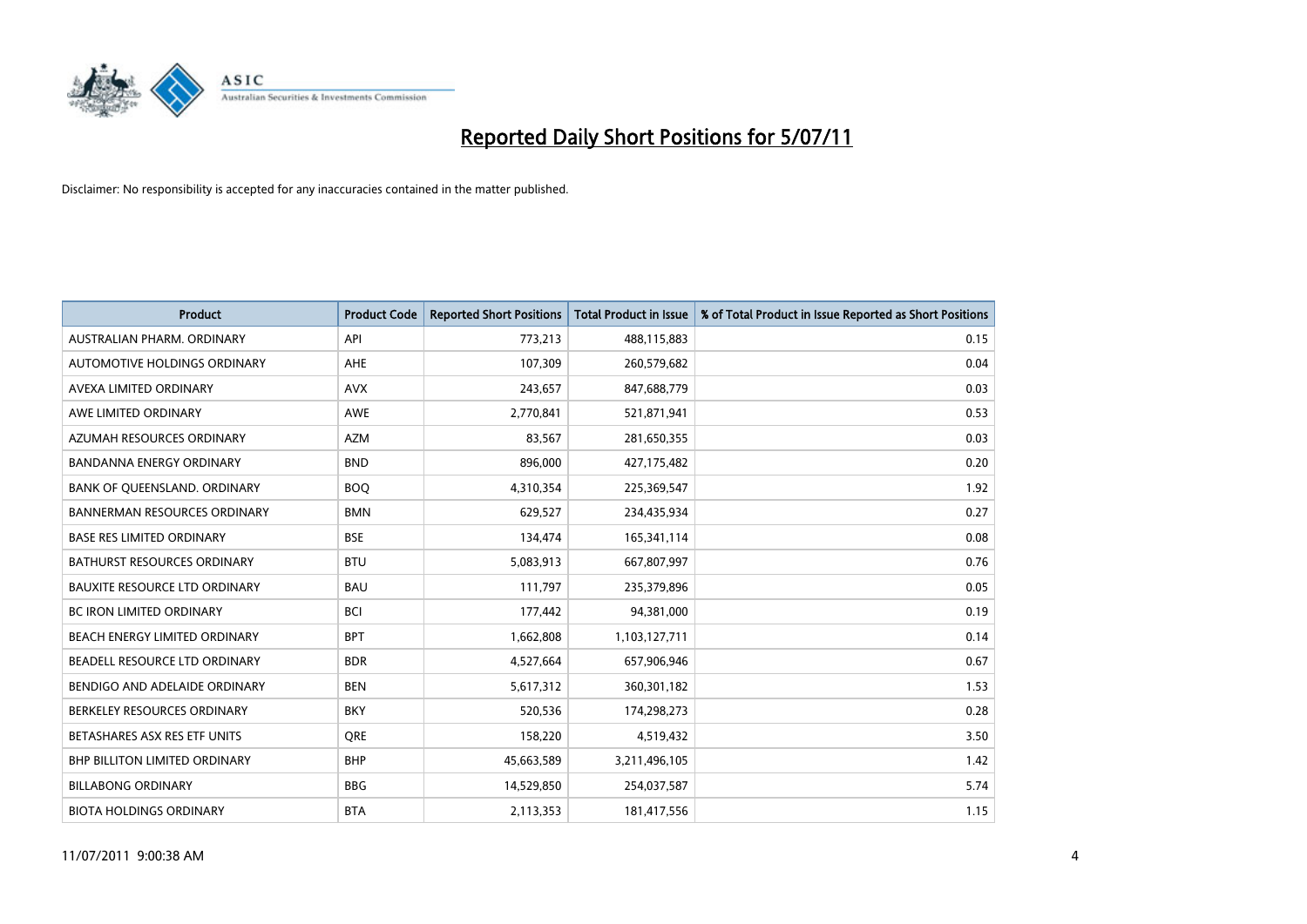

| <b>Product</b>                       | <b>Product Code</b> | <b>Reported Short Positions</b> | <b>Total Product in Issue</b> | % of Total Product in Issue Reported as Short Positions |
|--------------------------------------|---------------------|---------------------------------|-------------------------------|---------------------------------------------------------|
| <b>BISALLOY STEEL ORDINARY</b>       | <b>BIS</b>          | 84,480                          | 216,455,965                   | 0.04                                                    |
| BKI INVESTMENT LTD ORDINARY          | BKI                 | 508                             | 422,863,407                   | 0.00                                                    |
| <b>BLACKMORES LIMITED ORDINARY</b>   | <b>BKL</b>          | 9,800                           | 16,744,292                    | 0.06                                                    |
| <b>BLACKTHORN RESOURCES ORDINARY</b> | <b>BTR</b>          | 35,848                          | 122,918,000                   | 0.03                                                    |
| <b>BLUESCOPE STEEL LTD ORDINARY</b>  | <b>BSL</b>          | 75,683,516                      | 1,842,207,385                 | 4.09                                                    |
| <b>BOART LONGYEAR ORDINARY</b>       | <b>BLY</b>          | 6,573,565                       | 461,163,412                   | 1.42                                                    |
| <b>BOOM LOGISTICS ORDINARY</b>       | <b>BOL</b>          | 561,784                         | 465,011,147                   | 0.11                                                    |
| BORAL LIMITED, ORDINARY              | <b>BLD</b>          | 28,757,143                      | 729,925,990                   | 3.94                                                    |
| BOTSWANA METALS LTD ORDINARY         | <b>BML</b>          | 7,000                           | 143,717,013                   | 0.00                                                    |
| <b>BOW ENERGY LIMITED ORDINARY</b>   | <b>BOW</b>          | 7,759,237                       | 350,517,229                   | 2.19                                                    |
| <b>BRADKEN LIMITED ORDINARY</b>      | <b>BKN</b>          | 1,325,974                       | 161,837,406                   | 0.82                                                    |
| <b>BRAMBLES LIMITED ORDINARY</b>     | <b>BXB</b>          | 13,376,015                      | 1,479,367,454                 | 0.90                                                    |
| BREVILLE GROUP LTD ORDINARY          | <b>BRG</b>          | 2,739                           | 129,995,322                   | 0.00                                                    |
| <b>BRICKWORKS LIMITED ORDINARY</b>   | <b>BKW</b>          | 17,122                          | 147,567,333                   | 0.01                                                    |
| <b>BROCKMAN RESOURCES ORDINARY</b>   | <b>BRM</b>          | 67,565                          | 144,803,151                   | 0.05                                                    |
| BT INVESTMENT MNGMNT ORDINARY        | <b>BTT</b>          | 107                             | 160,000,000                   | 0.00                                                    |
| <b>BURU ENERGY ORDINARY</b>          | <b>BRU</b>          | 5,533,251                       | 182,840,549                   | 3.03                                                    |
| <b>BWP TRUST ORDINARY UNITS</b>      | <b>BWP</b>          | 1,857,173                       | 520,012,793                   | 0.34                                                    |
| CABCHARGE AUSTRALIA ORDINARY         | CAB                 | 656,737                         | 120,437,014                   | 0.52                                                    |
| CALTEX AUSTRALIA ORDINARY            | <b>CTX</b>          | 5,701,232                       | 270,000,000                   | 2.09                                                    |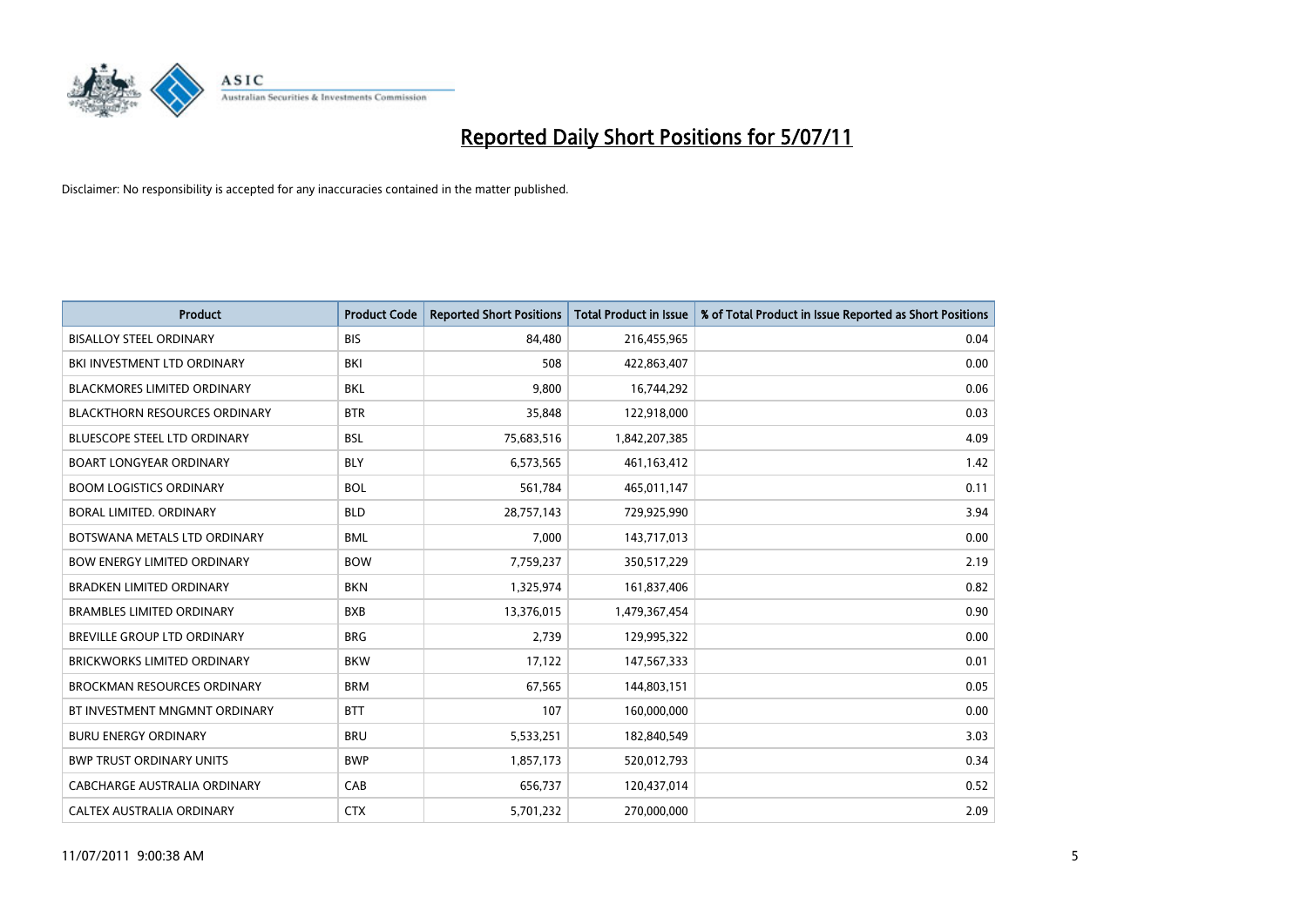

| <b>Product</b>                         | <b>Product Code</b> | <b>Reported Short Positions</b> | Total Product in Issue | % of Total Product in Issue Reported as Short Positions |
|----------------------------------------|---------------------|---------------------------------|------------------------|---------------------------------------------------------|
| <b>CAMPBELL BROTHERS ORDINARY</b>      | <b>CPB</b>          | 80,193                          | 67,503,411             | 0.12                                                    |
| CAPE LAMBERT RES LTD ORDINARY          | <b>CFE</b>          | 1,453,039                       | 626,299,603            | 0.23                                                    |
| <b>CARBON ENERGY ORDINARY</b>          | <b>CNX</b>          | 1,733,471                       | 698,517,858            | 0.24                                                    |
| CARDNO LIMITED ORDINARY                | CDD                 | 5,424                           | 107,405,725            | 0.00                                                    |
| CARNARVON PETROLEUM ORDINARY           | <b>CVN</b>          | 2,317,124                       | 687,820,634            | 0.32                                                    |
| <b>CARNEGIE WAVE ENERGY ORDINARY</b>   | <b>CWE</b>          | 83,000                          | 899,087,627            | 0.01                                                    |
| <b>CARPATHIAN RESOURCES ORDINARY</b>   | <b>CPN</b>          | 75.000                          | 265,533,501            | 0.03                                                    |
| CARPENTARIA EXP. LTD ORDINARY          | CAP                 | 9,777                           | 98,741,301             | 0.01                                                    |
| CARSALES.COM LTD ORDINARY              | <b>CRZ</b>          | 10,009,482                      | 234,350,300            | 4.27                                                    |
| CASH CONVERTERS ORD/DIV ACCESS         | CCV                 | 68.191                          | 379,761,025            | 0.01                                                    |
| <b>CASPIAN OIL &amp; GAS ORDINARY</b>  | <b>CIG</b>          | 50,000                          | 1,331,500,513          | 0.00                                                    |
| CATALPA RESOURCES ORDINARY             | CAH                 | 178,742                         | 178,095,822            | 0.09                                                    |
| CEC GROUP LIMITED ORDINARY             | <b>CEG</b>          | 1.750                           | 79,662,662             | 0.00                                                    |
| <b>CELLNET GROUP ORDINARY</b>          | <b>CLT</b>          | 1.342                           | 61,286,754             | 0.00                                                    |
| CENTRAL PETROLEUM ORDINARY             | <b>CTP</b>          | 11,455                          | 982,298,842            | 0.00                                                    |
| CENTRO PROPERTIES UNITS/ORD STAPLED    | <b>CNP</b>          | 6,692                           | 972,414,514            | 0.00                                                    |
| CENTRO RETAIL GROUP STAPLED SECURITIES | <b>CER</b>          | 2,157,240                       | 2,286,399,424          | 0.09                                                    |
| CERAMIC FUEL CELLS ORDINARY            | <b>CFU</b>          | 1,167,073                       | 1,201,353,566          | 0.09                                                    |
| <b>CERRO RESOURCES NL ORDINARY</b>     | <b>CIO</b>          | 50.791                          | 748,268,606            | 0.01                                                    |
| <b>CFS RETAIL PROPERTY UNITS</b>       | <b>CFX</b>          | 51,952,014                      | 2,839,591,911          | 1.81                                                    |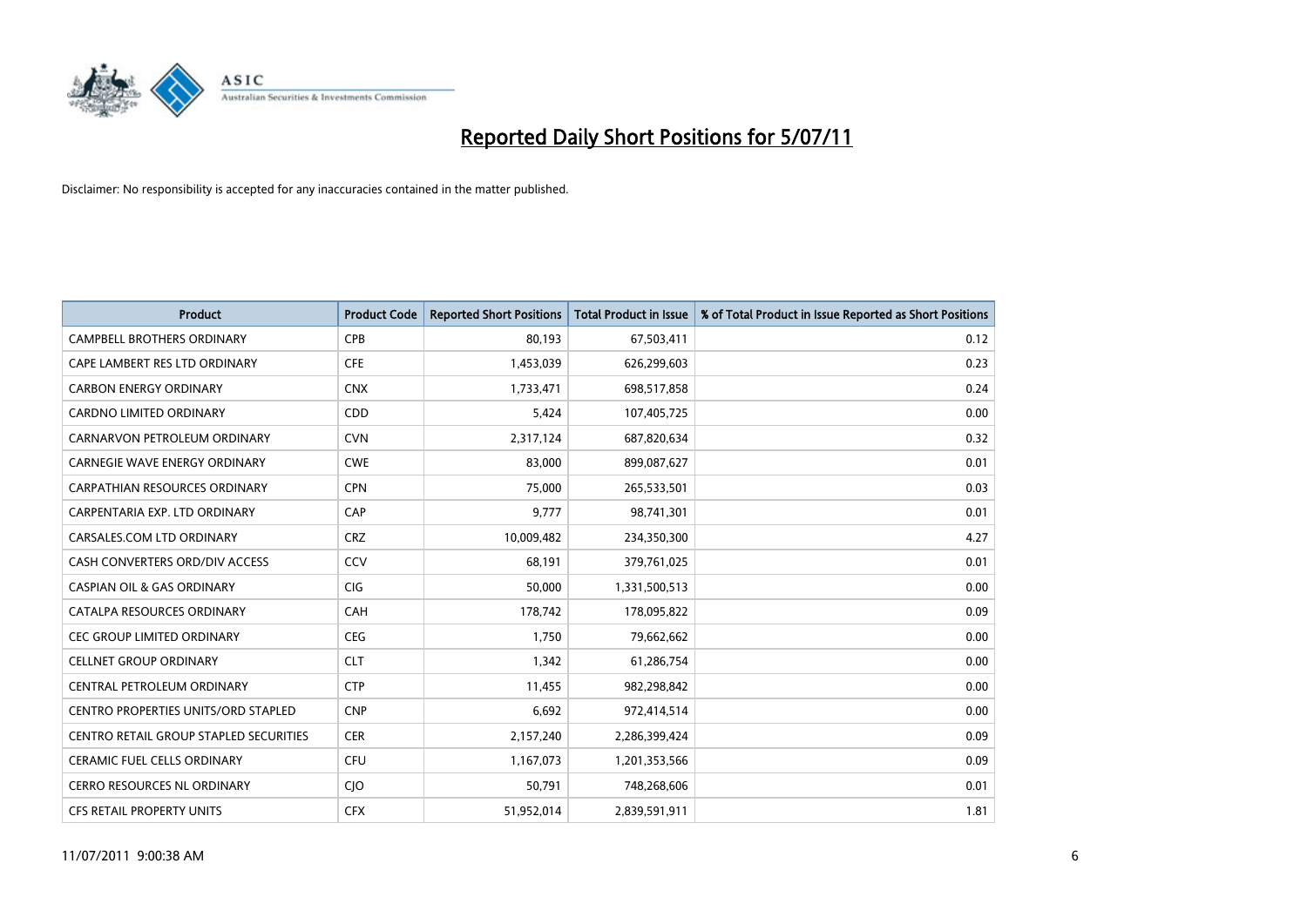

| <b>Product</b>                          | <b>Product Code</b> | <b>Reported Short Positions</b> | Total Product in Issue | % of Total Product in Issue Reported as Short Positions |
|-----------------------------------------|---------------------|---------------------------------|------------------------|---------------------------------------------------------|
| <b>CGA MINING LIMITED ORDINARY</b>      | CGX                 | 149,049                         | 333,265,726            | 0.04                                                    |
| CHALLENGER DIV.PRO. STAPLED UNITS       | <b>CDI</b>          | 98.890                          | 908,316,513            | 0.01                                                    |
| CHALLENGER INFRAST. STAPLED UNITS       | <b>CIF</b>          | 8,204                           | 316,223,785            | 0.00                                                    |
| CHALLENGER LIMITED ORDINARY             | <b>CGF</b>          | 6,960,469                       | 498,608,162            | 1.39                                                    |
| <b>CHANDLER MACLEOD LTD ORDINARY</b>    | <b>CMG</b>          | 11.970                          | 463,971,344            | 0.00                                                    |
| CHARTER HALL GROUP STAPLED US PROHIBIT. | <b>CHC</b>          | 1,076,922                       | 307,812,171            | 0.34                                                    |
| <b>CHARTER HALL OFFICE UNIT</b>         | COO                 | 2,008,484                       | 493,319,730            | 0.41                                                    |
| <b>CHARTER HALL RETAIL UNITS</b>        | <b>COR</b>          | 294,701                         | 302,162,079            | 0.08                                                    |
| CHEMGENEX PHARMACEUT ORDINARY           | <b>CXS</b>          | 2,225                           | 313,558,870            | 0.00                                                    |
| CITIGOLD CORP LTD ORDINARY              | <b>CTO</b>          | 703,900                         | 1,105,078,301          | 0.06                                                    |
| <b>CLARIUS GRP LTD ORDINARY</b>         | <b>CND</b>          | 192,612                         | 88, 161, 315           | 0.22                                                    |
| <b>CLEAN SEAS TUNA ORDINARY</b>         | <b>CSS</b>          | 21,079                          | 480,829,414            | 0.00                                                    |
| <b>CLOUGH LIMITED ORDINARY</b>          | <b>CLO</b>          | 127,480                         | 769,801,269            | 0.01                                                    |
| <b>CO2 GROUP LIMITED ORDINARY</b>       | COZ                 | 150,752                         | 278,957,526            | 0.05                                                    |
| <b>COAL &amp; ALLIED ORDINARY</b>       | <b>CNA</b>          | 16,094                          | 86,584,735             | 0.01                                                    |
| COAL OF AFRICA LTD ORDINARY             | <b>CZA</b>          | 436,246                         | 531,139,661            | 0.08                                                    |
| <b>COALSPUR MINES LTD ORDINARY</b>      | <b>CPL</b>          | 2,072,770                       | 567,117,594            | 0.37                                                    |
| COCA-COLA AMATIL ORDINARY               | <b>CCL</b>          | 4,151,235                       | 757,985,646            | 0.52                                                    |
| <b>COCHLEAR LIMITED ORDINARY</b>        | <b>COH</b>          | 1,270,433                       | 56,745,023             | 2.22                                                    |
| <b>COCKATOO COAL ORDINARY</b>           | <b>COK</b>          | 9,912,803                       | 1,016,096,908          | 0.97                                                    |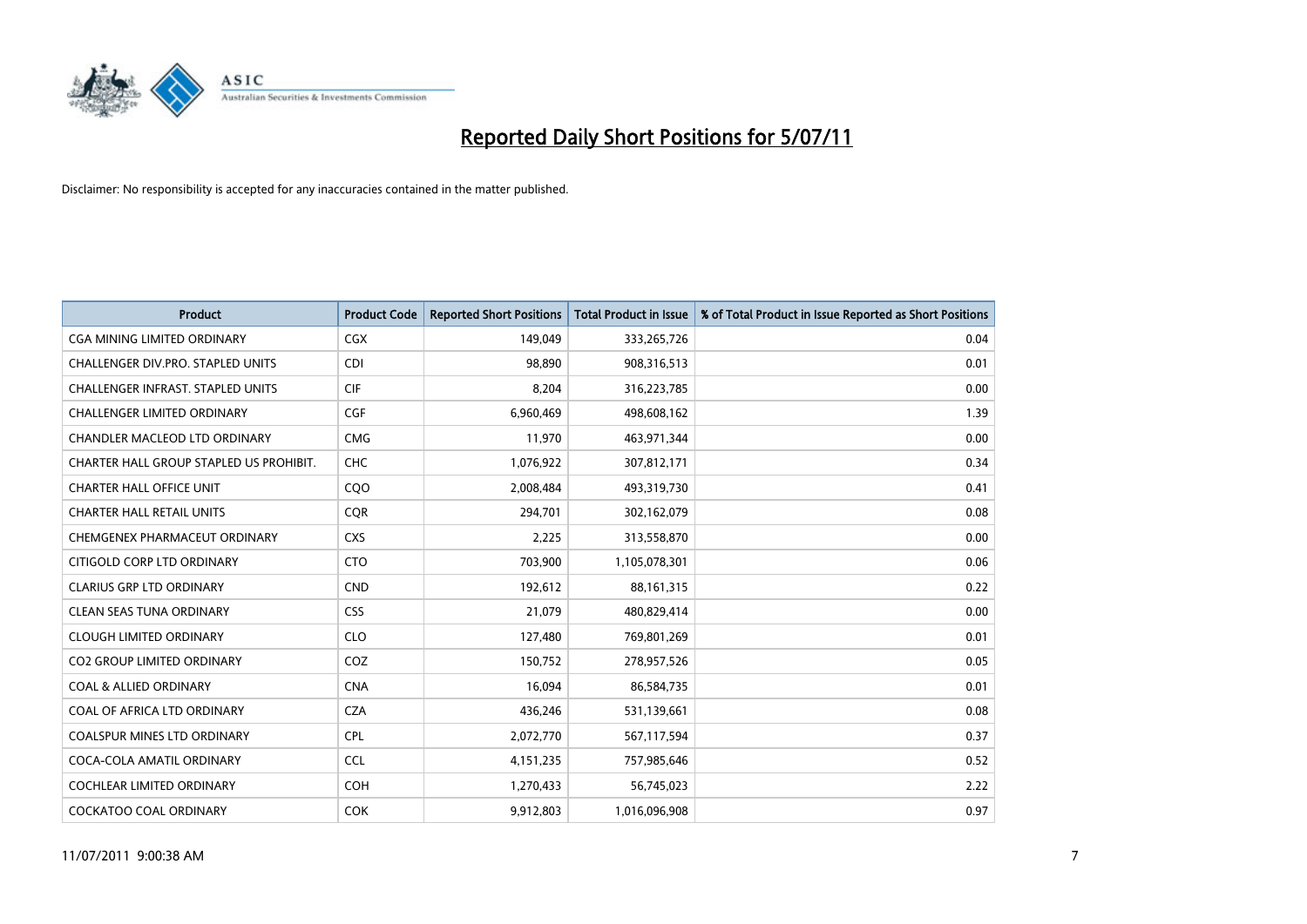

| <b>Product</b>                          | <b>Product Code</b> | <b>Reported Short Positions</b> | <b>Total Product in Issue</b> | % of Total Product in Issue Reported as Short Positions |
|-----------------------------------------|---------------------|---------------------------------|-------------------------------|---------------------------------------------------------|
| <b>COFFEY INTERNATIONAL ORDINARY</b>    | COF                 | 134,212                         | 134,066,081                   | 0.10                                                    |
| <b>COKAL LTD ORDINARY</b>               | <b>CKA</b>          | 392,815                         | 128,585,735                   | 0.31                                                    |
| COMMONWEALTH BANK, ORDINARY             | <b>CBA</b>          | 20,176,139                      | 1,558,637,244                 | 1.28                                                    |
| COMMONWEALTH PROP ORDINARY UNITS        | <b>CPA</b>          | 51,761,994                      | 2,449,599,711                 | 2.12                                                    |
| <b>COMPASS RESOURCES ORDINARY</b>       | <b>CMR</b>          | 160,952                         | 147,402,920                   | 0.11                                                    |
| <b>COMPUTERSHARE LTD ORDINARY</b>       | CPU                 | 5,214,287                       | 555,664,059                   | 0.90                                                    |
| <b>CONNECTEAST GROUP STAPLED</b>        | <b>CEU</b>          | 20,957,710                      | 3,940,145,951                 | 0.53                                                    |
| CONQUEST MINING ORDINARY                | CQT                 | 352,328                         | 583,241,478                   | 0.05                                                    |
| CONSOLIDATED MEDIA. ORDINARY            | <b>CMI</b>          | 2,453,270                       | 561,834,996                   | 0.44                                                    |
| CONTANGO MICROCAP ORDINARY              | <b>CTN</b>          | 7,500                           | 146,423,793                   | 0.01                                                    |
| CONTINENTAL COAL LTD ORDINARY           | CCC                 | 739,375                         | 2,415,170,317                 | 0.03                                                    |
| <b>COOPER ENERGY LTD ORDINARY</b>       | <b>COE</b>          | 252,916                         | 292,576,001                   | 0.09                                                    |
| <b>COPPER STRIKE LTD ORDINARY</b>       | <b>CSE</b>          | 714                             | 129,455,571                   | 0.00                                                    |
| CORDLIFE LIMITED ORDINARY               | CBB                 |                                 | 150,887,354                   | 0.00                                                    |
| <b>COUNT FINANCIAL ORDINARY</b>         | COU                 | 26,558                          | 262,247,830                   | 0.01                                                    |
| <b>CRESCENT GOLD ORDINARY</b>           | <b>CRE</b>          | 120,000                         | 1,191,052,549                 | 0.01                                                    |
| <b>CROMWELL PROP STAPLED SECURITIES</b> | <b>CMW</b>          | 422,560                         | 964,737,315                   | 0.05                                                    |
| <b>CROWN LIMITED ORDINARY</b>           | <b>CWN</b>          | 3,236,099                       | 754,131,800                   | 0.41                                                    |
| <b>CRUSADER RESOURCES ORDINARY</b>      | CAS                 | 572                             | 90,416,040                    | 0.00                                                    |
| <b>CSG LIMITED ORDINARY</b>             | CSV                 | 1,062,031                       | 282,567,499                   | 0.38                                                    |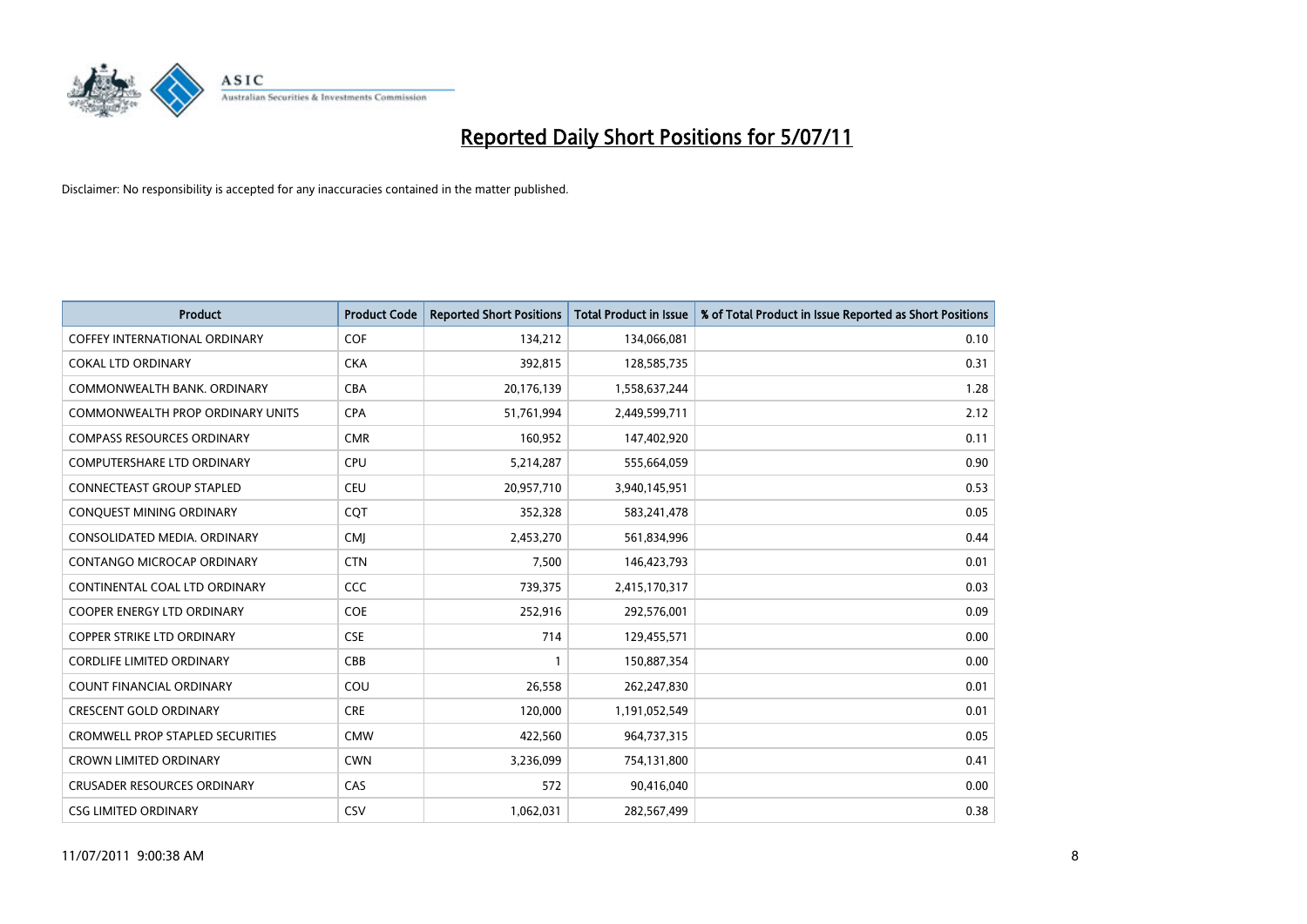

| <b>Product</b>                     | <b>Product Code</b> | <b>Reported Short Positions</b> | Total Product in Issue | % of Total Product in Issue Reported as Short Positions |
|------------------------------------|---------------------|---------------------------------|------------------------|---------------------------------------------------------|
| <b>CSL LIMITED ORDINARY</b>        | CSL                 | 6,972,791                       | 527,960,909            | 1.28                                                    |
| <b>CSR LIMITED ORDINARY</b>        | <b>CSR</b>          | 10,520,758                      | 506,000,315            | 2.10                                                    |
| <b>CUDECO LIMITED ORDINARY</b>     | CDU                 | 797,193                         | 144,216,264            | 0.56                                                    |
| <b>CUSTOMERS LIMITED ORDINARY</b>  | <b>CUS</b>          | 42,752                          | 134,869,357            | 0.03                                                    |
| DART ENERGY LTD ORDINARY           | <b>DTE</b>          | 4,656,318                       | 720,674,545            | 0.63                                                    |
| DAVID JONES LIMITED ORDINARY       | <b>DJS</b>          | 37,764,327                      | 520,751,395            | 7.24                                                    |
| DECMIL GROUP LIMITED ORDINARY      | <b>DCG</b>          | 58,200                          | 124,214,568            | 0.04                                                    |
| DEEP YELLOW LIMITED ORDINARY       | <b>DYL</b>          | 15,876                          | 1,127,534,458          | 0.00                                                    |
| DEVINE LIMITED ORDINARY            | <b>DVN</b>          | 1,000                           | 634,918,223            | 0.00                                                    |
| DEXUS PROPERTY GROUP STAPLED UNITS | <b>DXS</b>          | 47,251,894                      | 4,839,024,176          | 0.97                                                    |
| DISCOVERY METALS LTD ORDINARY      | <b>DML</b>          | 6,413,827                       | 437,114,481            | 1.45                                                    |
| DOMINO PIZZA ENTERPR ORDINARY      | <b>DMP</b>          | 250,903                         | 68,407,674             | 0.37                                                    |
| DOWNER EDI LIMITED ORDINARY        | <b>DOW</b>          | 4,631,962                       | 429,100,296            | 1.07                                                    |
| DUET GROUP STAPLED US PROHIBIT.    | <b>DUE</b>          | 2,481,315                       | 909,692,991            | 0.27                                                    |
| DULUXGROUP LIMITED ORDINARY        | <b>DLX</b>          | 6,313,199                       | 367,456,259            | 1.70                                                    |
| DWS ADVANCED ORDINARY              | <b>DWS</b>          | 168,442                         | 132,362,763            | 0.13                                                    |
| EASTERN STAR GAS ORDINARY          | ESG                 | 9,280,990                       | 991,717,041            | 0.93                                                    |
| ECHO ENTERTAINMENT ORDINARY        | <b>EGP</b>          | 1,447,436                       | 688,019,737            | 0.21                                                    |
| EDT RETAIL TRUST UNITS             | <b>EDT</b>          | 99,457                          | 4,700,290,868          | 0.00                                                    |
| ELDERS LIMITED HYBRIDS             | <b>ELDPA</b>        | 33,918                          | 1,500,000              | 2.26                                                    |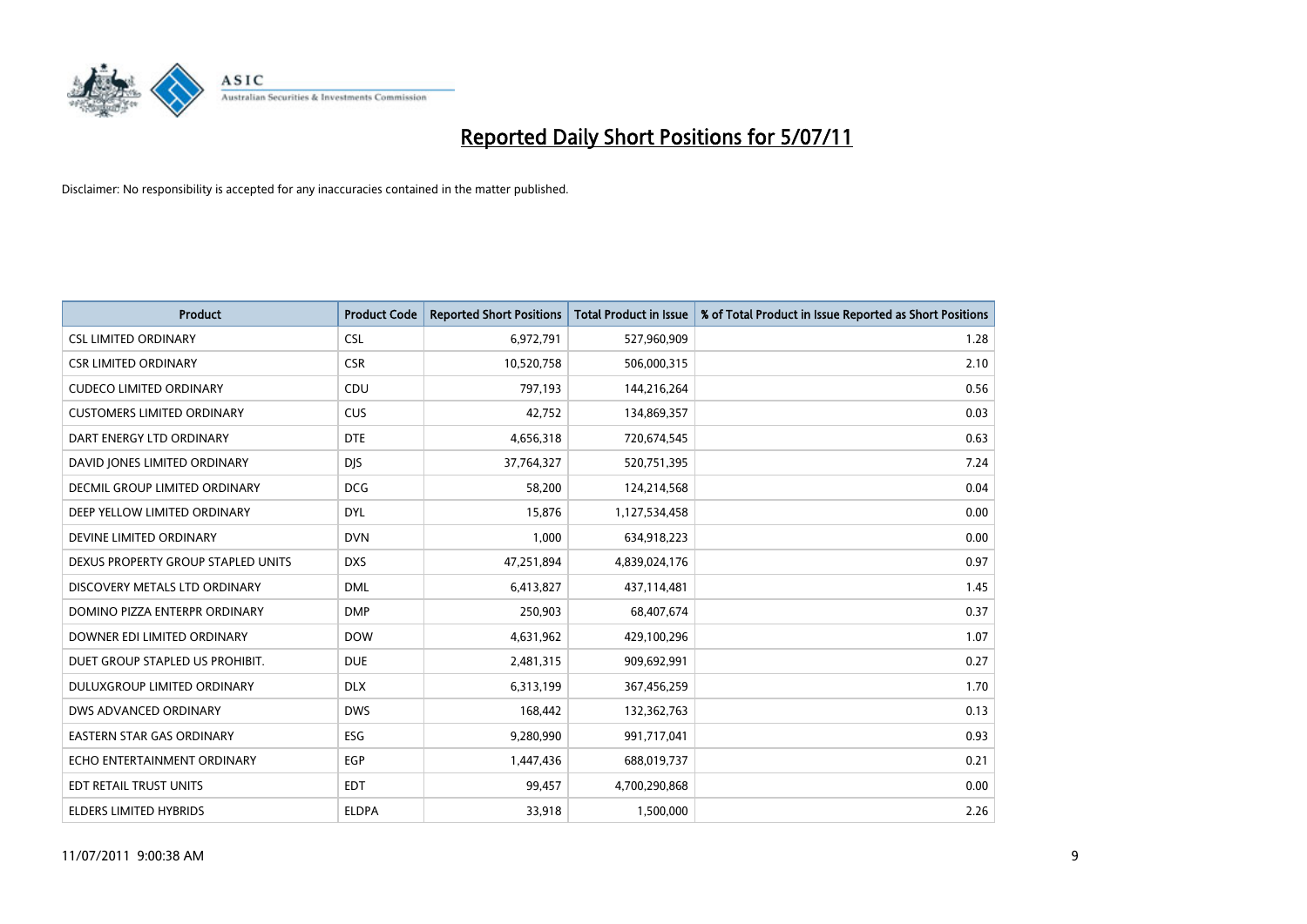

| <b>Product</b>                            | <b>Product Code</b> | <b>Reported Short Positions</b> | <b>Total Product in Issue</b> | % of Total Product in Issue Reported as Short Positions |
|-------------------------------------------|---------------------|---------------------------------|-------------------------------|---------------------------------------------------------|
| <b>ELDERS LIMITED ORDINARY</b>            | <b>ELD</b>          | 14,291,316                      | 448,598,480                   | 3.17                                                    |
| ELDORADO GOLD CORP CDI 1:1                | EAU                 | 19,547                          | 11,658,431                    | 0.17                                                    |
| ELEMENTAL MINERALS ORDINARY               | <b>ELM</b>          | 149,447                         | 171,284,443                   | 0.09                                                    |
| ELEMENTOS LIMITED ORDINARY                | <b>ELT</b>          | 8                               | 77,068,979                    | 0.00                                                    |
| ELIXIR PETROLEUM LTD ORDINARY             | <b>EXR</b>          | 324,400                         | 188,988,472                   | 0.17                                                    |
| <b>EMECO HOLDINGS ORDINARY</b>            | <b>EHL</b>          | 2,005,893                       | 631,237,586                   | 0.31                                                    |
| ENERGY RESOURCES ORDINARY 'A'             | <b>ERA</b>          | 4,937,992                       | 190,737,934                   | 2.60                                                    |
| ENERGY WORLD CORPOR. ORDINARY             | <b>EWC</b>          | 10,380,421                      | 1,561,166,672                 | 0.66                                                    |
| <b>ENTEK ENERGY LTD ORDINARY</b>          | ETE                 | 489.903                         | 510,657,387                   | 0.10                                                    |
| <b>ENTELLECT LIMITED ORDINARY</b>         | <b>ESN</b>          | 464,050                         | 87,239,240                    | 0.53                                                    |
| ENVESTRA LIMITED ORDINARY                 | <b>ENV</b>          | 3,622,026                       | 1,468,560,201                 | 0.25                                                    |
| EQUATORIAL RES LTD ORDINARY               | EQX                 | 33                              | 101,517,922                   | 0.00                                                    |
| EQUINOX MINERALS LTD CHESS DEPOSITARY INT | EON                 | 147,874                         | 879,495,876                   | 0.02                                                    |
| <b>EVEREST FINANCIAL ORDINARY</b>         | EFG                 | 4,300                           | 25,143,824                    | 0.02                                                    |
| <b>EXTRACT RESOURCES ORDINARY</b>         | <b>EXT</b>          | 542,554                         | 251,191,285                   | 0.21                                                    |
| FAIRFAX MEDIA LTD ORDINARY                | <b>FXI</b>          | 298,513,816                     | 2,351,955,725                 | 12.67                                                   |
| <b>FAR LTD ORDINARY</b>                   | <b>FAR</b>          | 21,000,000                      | 1,245,401,164                 | 1.69                                                    |
| FERRAUS LIMITED ORDINARY                  | <b>FRS</b>          | 370                             | 249,598,565                   | 0.00                                                    |
| FISHER & PAYKEL APP. ORDINARY             | <b>FPA</b>          | 18,298                          | 724,235,162                   | 0.00                                                    |
| FISHER & PAYKEL H. ORDINARY               | <b>FPH</b>          | 2,414,718                       | 520,473,867                   | 0.46                                                    |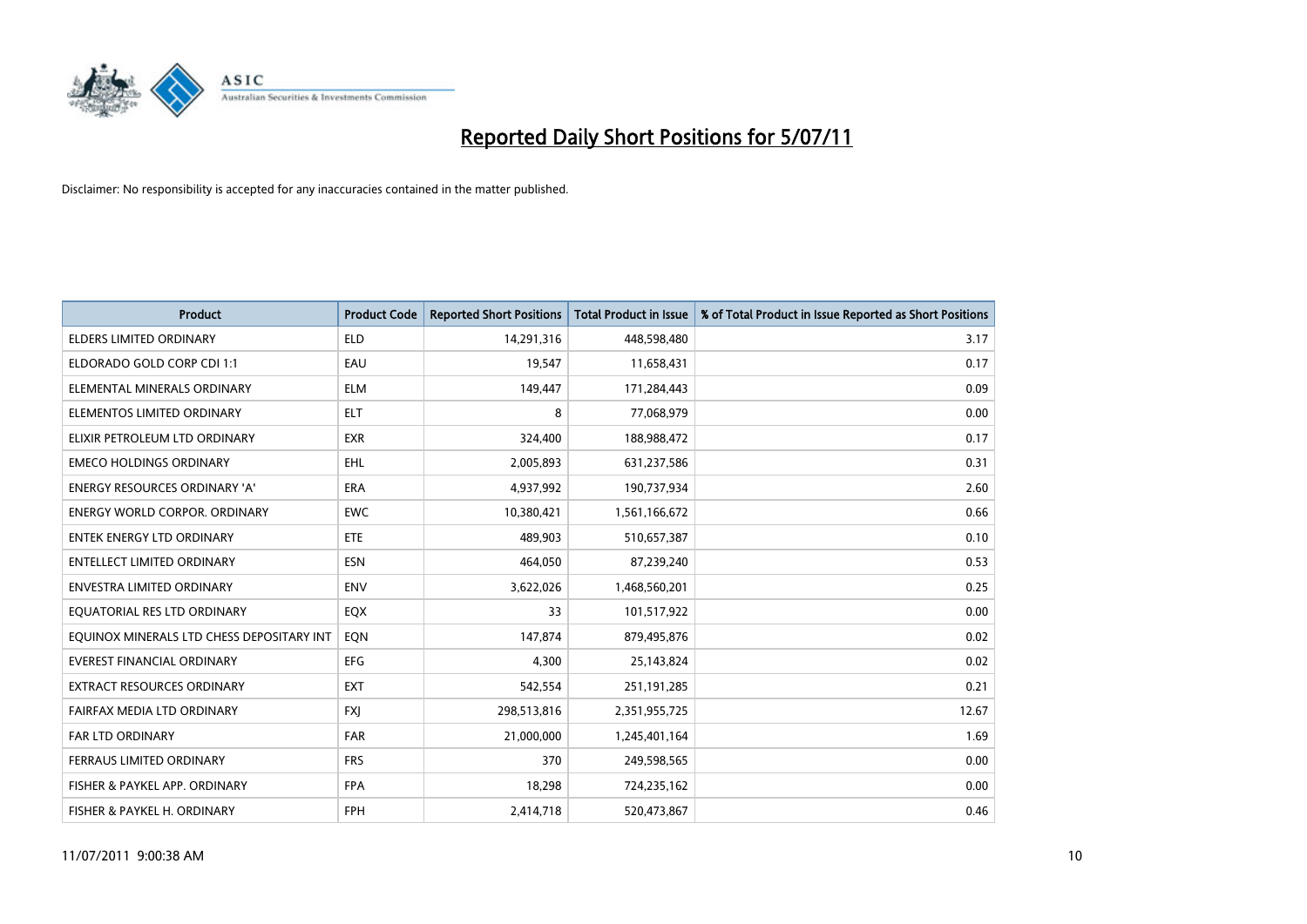

| <b>Product</b>                        | <b>Product Code</b> | <b>Reported Short Positions</b> | <b>Total Product in Issue</b> | % of Total Product in Issue Reported as Short Positions |
|---------------------------------------|---------------------|---------------------------------|-------------------------------|---------------------------------------------------------|
| FKP PROPERTY GROUP STAPLED SECURITIES | <b>FKP</b>          | 22,942,871                      | 1,185,077,223                 | 1.93                                                    |
| FLEETWOOD CORP ORDINARY               | <b>FWD</b>          | 533,771                         | 57,847,937                    | 0.90                                                    |
| FLETCHER BUILDING ORDINARY            | <b>FBU</b>          | 2,091,309                       | 678,573,570                   | 0.30                                                    |
| FLEXIGROUP LIMITED ORDINARY           | <b>FXL</b>          | 51,392                          | 276,292,173                   | 0.02                                                    |
| <b>FLIGHT CENTRE ORDINARY</b>         | <b>FLT</b>          | 4,562,280                       | 99,953,554                    | 4.55                                                    |
| <b>FLINDERS MINES LTD ORDINARY</b>    | <b>FMS</b>          | 21,424,767                      | 1,820,839,571                 | 1.16                                                    |
| <b>FOCUS MINERALS LTD ORDINARY</b>    | <b>FML</b>          | 10,942,742                      | 3,440,515,431                 | 0.31                                                    |
| <b>FORGE GROUP LIMITED ORDINARY</b>   | FGE                 | 73,663                          | 82,924,014                    | 0.08                                                    |
| FORTE ENERGY NL ORDINARY              | <b>FTE</b>          | 2,658,986                       | 695,589,311                   | 0.38                                                    |
| FORTESCUE METALS GRP ORDINARY         | <b>FMG</b>          | 33,034,095                      | 3,113,348,659                 | 1.06                                                    |
| <b>FOSTER'S GROUP ORDINARY</b>        | FGL                 | 11,472,862                      | 1,940,894,542                 | 0.58                                                    |
| FTD CORPORATION ORDINARY              | <b>FTD</b>          | 8,088                           | 36,474,593                    | 0.02                                                    |
| <b>FUNTASTIC LIMITED ORDINARY</b>     | <b>FUN</b>          | 322,528                         | 340,997,682                   | 0.09                                                    |
| <b>G.U.D. HOLDINGS ORDINARY</b>       | GUD                 | 226,948                         | 69,089,611                    | 0.32                                                    |
| <b>GALAXY RESOURCES ORDINARY</b>      | GXY                 | 213,242                         | 323,327,000                   | 0.07                                                    |
| <b>GEODYNAMICS LIMITED ORDINARY</b>   | GDY                 | 108,692                         | 336,892,832                   | 0.04                                                    |
| <b>GINDALBIE METALS LTD ORDINARY</b>  | GBG                 | 17,402,061                      | 935,615,590                   | 1.86                                                    |
| <b>GLOBAL MINING ORDINARY</b>         | <b>GMI</b>          | 8,951                           | 191,820,968                   | 0.00                                                    |
| <b>GLOUCESTER COAL ORDINARY</b>       | GCL                 | 430,647                         | 165,982,891                   | 0.25                                                    |
| <b>GME RESOURCES LTD ORDINARY</b>     | <b>GME</b>          | 800                             | 322,635,902                   | 0.00                                                    |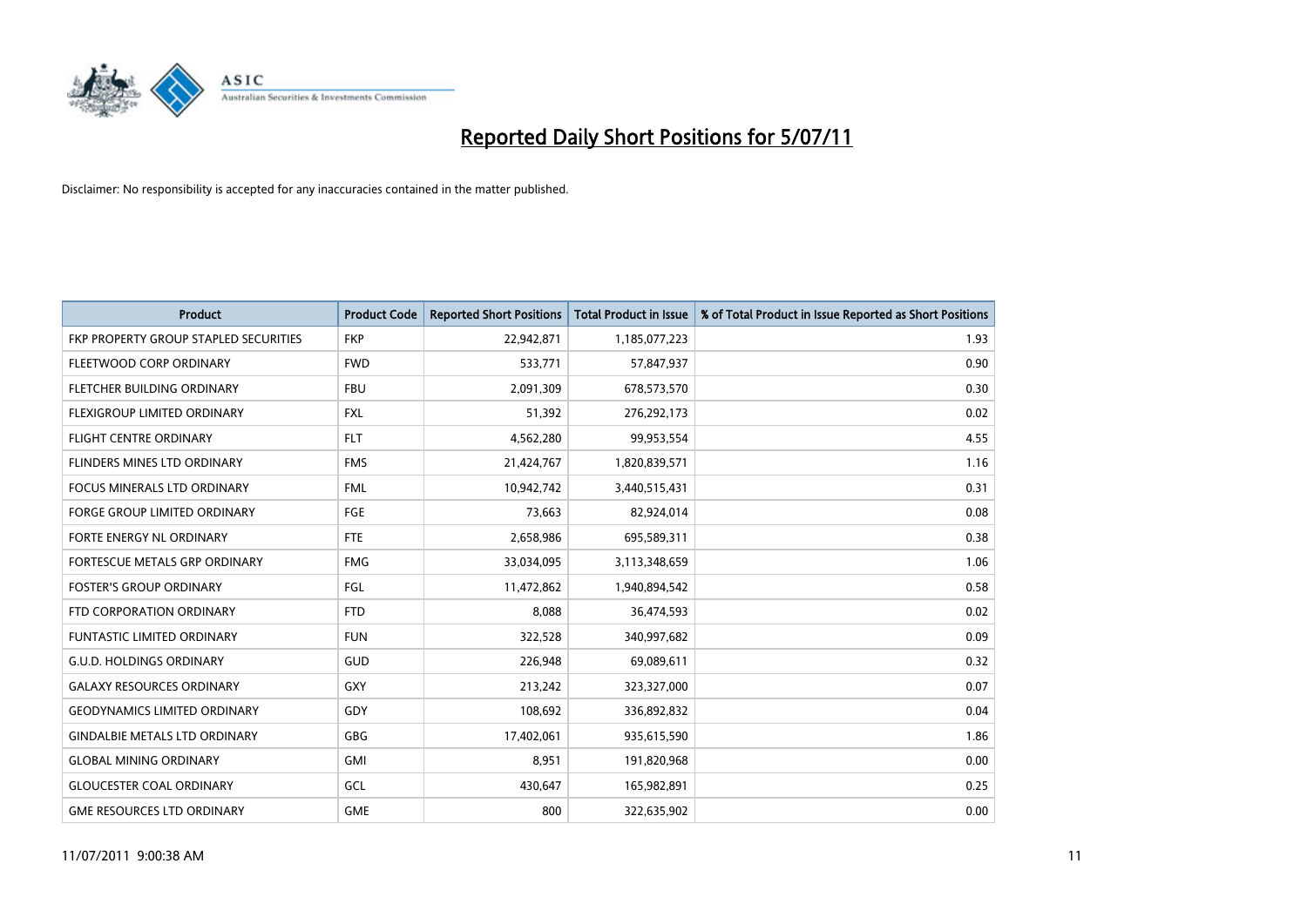

| <b>Product</b>                                 | <b>Product Code</b> | <b>Reported Short Positions</b> | <b>Total Product in Issue</b> | % of Total Product in Issue Reported as Short Positions |
|------------------------------------------------|---------------------|---------------------------------|-------------------------------|---------------------------------------------------------|
| <b>GOLD ONE INT LTD ORDINARY</b>               | GDO                 | 694,195                         | 808,848,230                   | 0.08                                                    |
| <b>GOLD ROAD RES LTD ORDINARY</b>              | GOR                 | 808.196                         | 298,904,971                   | 0.27                                                    |
| <b>GOLDEN WEST RESOURCE ORDINARY</b>           | <b>GWR</b>          | 1,617                           | 192,082,567                   | 0.00                                                    |
| <b>GOODMAN FIELDER. ORDINARY</b>               | <b>GFF</b>          | 22,393,893                      | 1,380,386,438                 | 1.63                                                    |
| <b>GOODMAN GROUP STAPLED US PROHIBIT.</b>      | <b>GMG</b>          | 49,765,630                      | 7,394,607,411                 | 0.66                                                    |
| <b>GPT GROUP STAPLED SEC.</b>                  | <b>GPT</b>          | 16,017,925                      | 1,855,529,431                 | 0.86                                                    |
| <b>GRAINCORP LIMITED A CLASS ORDINARY</b>      | <b>GNC</b>          | 2,301,527                       | 198,318,900                   | 1.15                                                    |
| <b>GRANGE RESOURCES, ORDINARY</b>              | GRR                 | 272,367                         | 1,153,181,487                 | 0.02                                                    |
| <b>GREENCAP LIMITED ORDINARY</b>               | GCG                 |                                 | 262,515,385                   | 0.00                                                    |
| <b>GREENLAND MIN EN LTD ORDINARY</b>           | GGG                 | 1,532,217                       | 376,043,716                   | 0.41                                                    |
| <b>GRYPHON MINERALS LTD ORDINARY</b>           | <b>GRY</b>          | 3,770,080                       | 299,922,058                   | 1.25                                                    |
| <b>GUILDFORD COAL LTD ORDINARY</b>             | <b>GUF</b>          | 1,705,398                       | 213,532,609                   | 0.80                                                    |
| <b>GUINNESS PEAT GROUP. CDI DEF SETTLEMENT</b> | GPG                 | 1,401,562                       | 283,423,611                   | 0.49                                                    |
| <b>GUNNS LIMITED ORDINARY</b>                  | <b>GNS</b>          | 42,868,069                      | 848,401,559                   | 5.05                                                    |
| <b>GWA GROUP LTD ORDINARY</b>                  | <b>GWA</b>          | 5,433,869                       | 301,525,014                   | 1.79                                                    |
| <b>HARVEY NORMAN ORDINARY</b>                  | <b>HVN</b>          | 41,564,510                      | 1,062,316,784                 | 3.92                                                    |
| HASTIE GROUP LIMITED ORDINARY                  | <b>HST</b>          | 1,332,363                       | 535,111,243                   | 0.25                                                    |
| HASTINGS DIVERSIFIED STAPLED SECURITY          | <b>HDF</b>          | 842,813                         | 529,187,294                   | 0.14                                                    |
| <b>HEARTWARE INT INC CDI 35:1</b>              | <b>HIN</b>          | 272,008                         | 48,598,550                    | 0.56                                                    |
| <b>HENDERSON GROUP CDI 1:1</b>                 | <b>HGG</b>          | 5,696,234                       | 596,893,247                   | 0.95                                                    |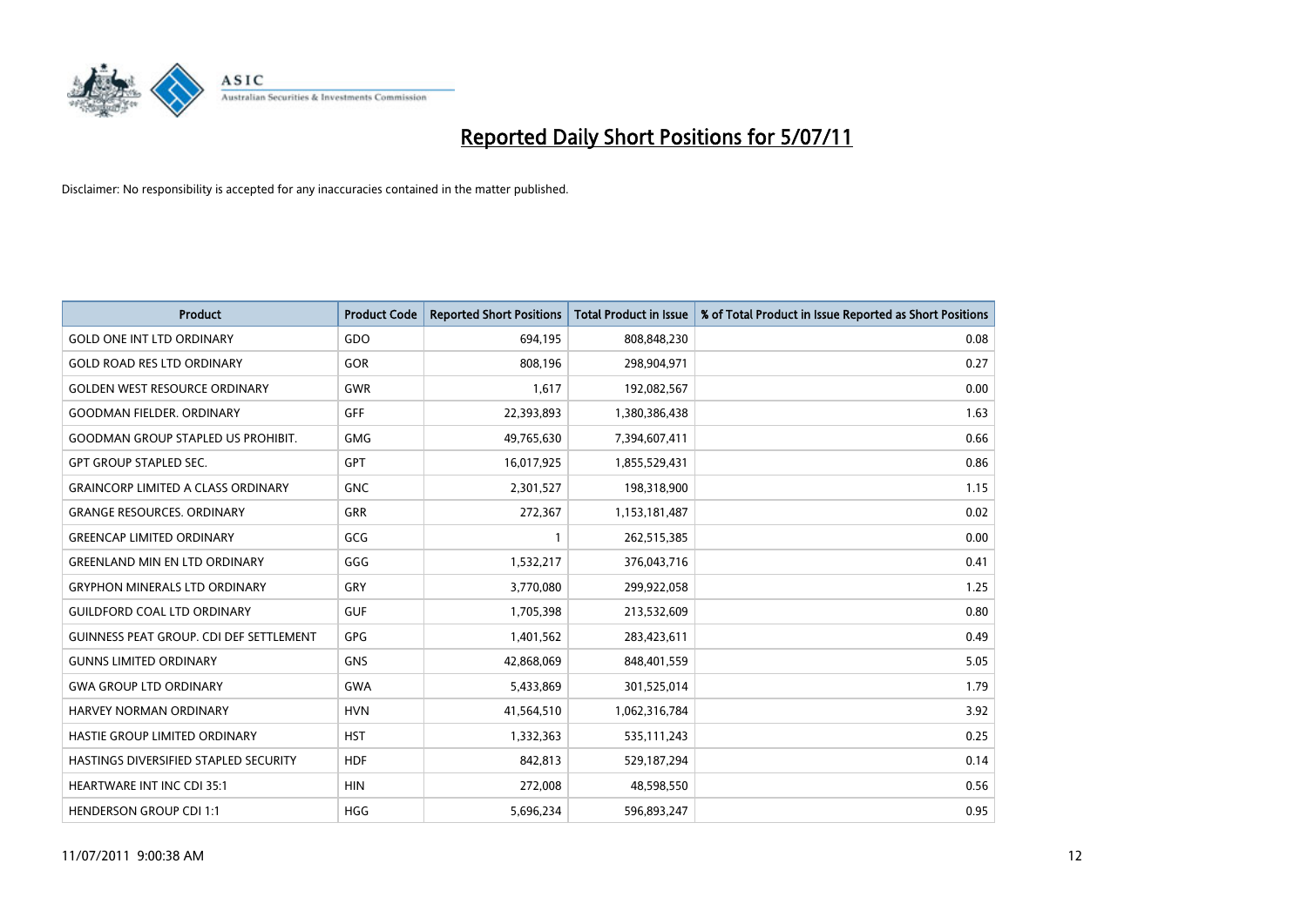

| <b>Product</b>                       | <b>Product Code</b> | <b>Reported Short Positions</b> | <b>Total Product in Issue</b> | % of Total Product in Issue Reported as Short Positions |
|--------------------------------------|---------------------|---------------------------------|-------------------------------|---------------------------------------------------------|
| HFA HOLDINGS LIMITED ORDINARY        | <b>HFA</b>          | 18,818                          | 117,332,831                   | 0.01                                                    |
| <b>HIGHLANDS PACIFIC ORDINARY</b>    | <b>HIG</b>          | 2,530,829                       | 686,082,148                   | 0.37                                                    |
| HILLGROVE RES LTD ORDINARY           | <b>HGO</b>          | 1,558,203                       | 793,698,575                   | 0.19                                                    |
| HILLS HOLDINGS LTD ORDINARY          | HIL                 | 1,254,611                       | 249,139,016                   | 0.49                                                    |
| HORIZON OIL LIMITED ORDINARY         | <b>HZN</b>          | 5,699,259                       | 1,130,811,515                 | 0.49                                                    |
| HUNNU COAL LIMITED ORDINARY          | <b>HUN</b>          | 239,508                         | 212,565,002                   | 0.11                                                    |
| <b>ICON ENERGY LIMITED ORDINARY</b>  | <b>ICN</b>          | 68.880                          | 469,301,394                   | 0.01                                                    |
| <b>IINET LIMITED ORDINARY</b>        | <b>IIN</b>          | 1,128,067                       | 152,160,119                   | 0.74                                                    |
| ILUKA RESOURCES ORDINARY             | ILU                 | 1,087,317                       | 418,700,517                   | 0.25                                                    |
| <b>IMDEX LIMITED ORDINARY</b>        | <b>IMD</b>          | 20,389                          | 199,414,165                   | 0.00                                                    |
| IMF (AUSTRALIA) LTD ORDINARY         | <b>IMF</b>          | 329,821                         | 123,828,193                   | 0.26                                                    |
| <b>IMX RESOURCES LTD ORDINARY</b>    | <b>IXR</b>          | 20,005                          | 262,612,803                   | 0.01                                                    |
| <b>INCITEC PIVOT ORDINARY</b>        | <b>IPL</b>          | 3,690,321                       | 1,628,730,107                 | 0.20                                                    |
| <b>INDAGO RESOURCES LTD ORDINARY</b> | IDG                 | 8,179                           | 6,571,580                     | 0.12                                                    |
| <b>INDEPENDENCE GROUP ORDINARY</b>   | <b>IGO</b>          | 650,574                         | 202,907,135                   | 0.33                                                    |
| <b>INDOPHIL RESOURCES ORDINARY</b>   | <b>IRN</b>          | 1,791,351                       | 895,875,340                   | 0.19                                                    |
| <b>INDUSTREA LIMITED ORDINARY</b>    | IDL                 | 1,587,298                       | 364,733,566                   | 0.43                                                    |
| INFIGEN ENERGY STAPLED SECURITIES    | <b>IFN</b>          | 3,961,728                       | 762,265,972                   | 0.54                                                    |
| <b>INFRATIL LIMITED ORDINARY</b>     | <b>IFZ</b>          | 110,283                         | 601,616,935                   | 0.02                                                    |
| ING RE COM GROUP STAPLED SECURITIES  | <b>ILF</b>          | 9.075                           | 441,029,194                   | 0.00                                                    |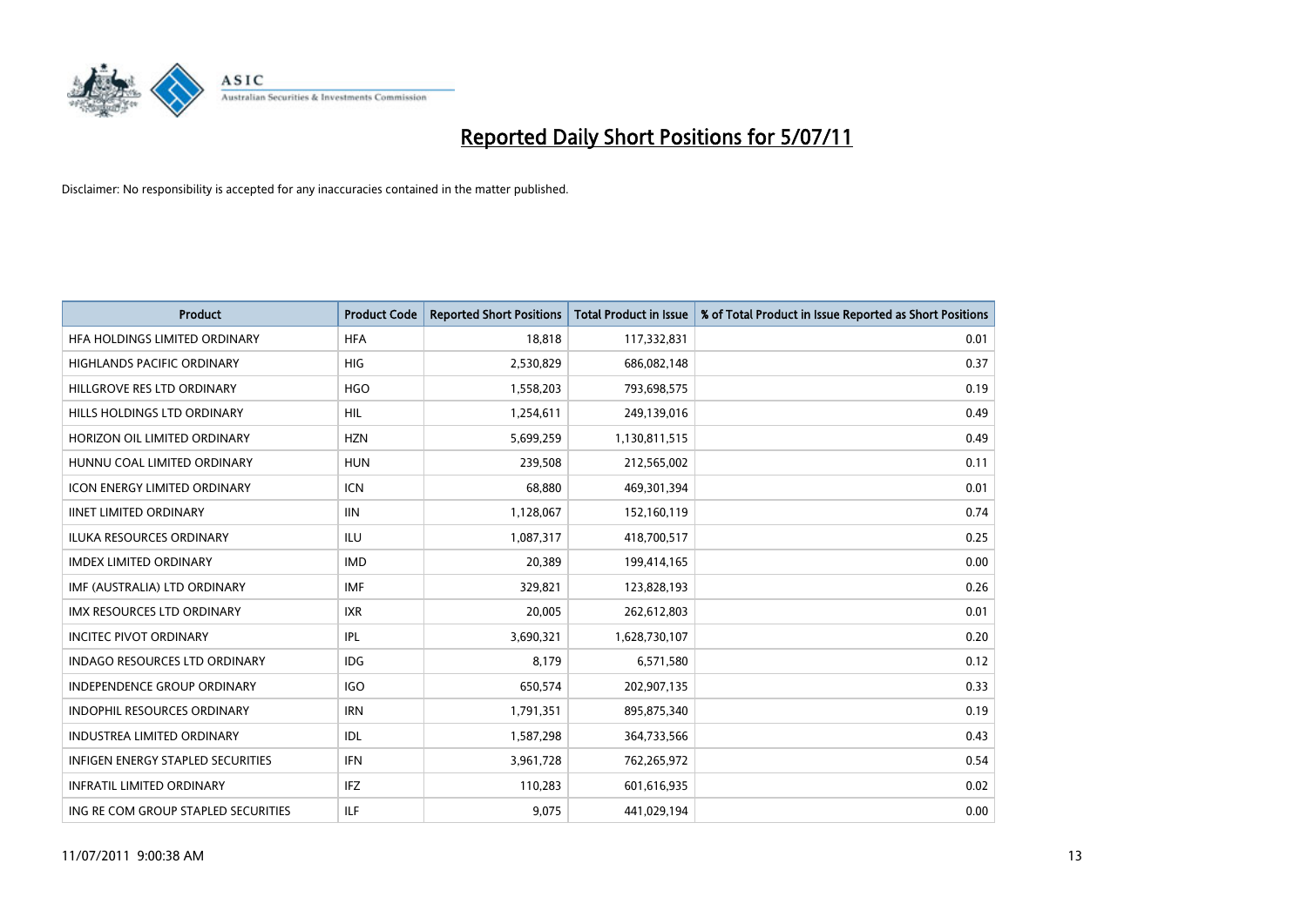

| <b>Product</b>                                  | <b>Product Code</b> | <b>Reported Short Positions</b> | <b>Total Product in Issue</b> | % of Total Product in Issue Reported as Short Positions |
|-------------------------------------------------|---------------------|---------------------------------|-------------------------------|---------------------------------------------------------|
| <b>INSURANCE AUSTRALIA ORDINARY</b>             | <b>IAG</b>          | 5,720,814                       | 2,079,034,021                 | 0.26                                                    |
| INT GOLDFIELDS LTD ORDINARY                     | <b>IGS</b>          | 12,197,682                      | 571,520,386                   | 2.13                                                    |
| INTEGRA MINING LTD. ORDINARY                    | <b>IGR</b>          | 6,280,700                       | 841,525,727                   | 0.74                                                    |
| <b>INTREPID MINES ORDINARY</b>                  | <b>IAU</b>          | 2,436,882                       | 520,802,643                   | 0.46                                                    |
| <b>INVESTA OFFICE FUND STAPLED SECURITIES</b>   | <b>IOF</b>          | 9,983,179                       | 2,729,071,212                 | 0.35                                                    |
| <b>INVOCARE LIMITED ORDINARY</b>                | <b>IVC</b>          | 1,012,622                       | 107,912,897                   | 0.94                                                    |
| ION LIMITED ORDINARY                            | <b>ION</b>          | 164,453                         | 256,365,105                   | 0.06                                                    |
| <b>IOOF HOLDINGS LTD ORDINARY</b>               | <b>IFL</b>          | 742,794                         | 229,794,395                   | 0.30                                                    |
| <b>IRESS MARKET TECH. ORDINARY</b>              | <b>IRE</b>          | 2,231,575                       | 126,992,462                   | 1.75                                                    |
| <b>IRON ORE HOLDINGS ORDINARY</b>               | <b>IOH</b>          | 84,551                          | 166,087,005                   | 0.05                                                    |
| ISHARES MSCI AUS 200 ISHARES MSCI AUS 200       | <b>IOZ</b>          | 10,280                          | 1,950,015                     | 0.53                                                    |
| <b>ISHARES MSCI BRIC CDI 1:1</b>                | <b>IBK</b>          | 10,276                          | 3,650,000                     | 0.28                                                    |
| ISHARES S&P 500 CDI 1:1                         | <b>IVV</b>          | 7,608                           | 116,350,000                   | 0.01                                                    |
| ISHARES S&P HIGH DIV ISHARES S&P HIGH DIV       | <b>IHD</b>          | 5,208                           | 2,200,055                     | 0.24                                                    |
| ISHARES SMALL ORDS ISHARES SMALL ORDS           | <b>ISO</b>          | 208,082                         | 3,900,000                     | 5.34                                                    |
| <b>ISOFT GROUP LIMITED ORDINARY</b>             | <b>ISF</b>          | 7,501,670                       | 1,071,236,272                 | 0.70                                                    |
| <b>IVANHOE AUSTRALIA ORDINARY</b>               | <b>IVA</b>          | 106,360                         | 418,709,553                   | 0.02                                                    |
| <b>JAMES HARDIE INDUST CHESS DEPOSITARY INT</b> | <b>IHX</b>          | 15,249,700                      | 437,311,611                   | 3.49                                                    |
| <b>IAMESON RESOURCES ORDINARY</b>               | <b>JAL</b>          | 1,600,000                       | 95,828,865                    | 1.67                                                    |
| <b>IB HI-FI LIMITED ORDINARY</b>                | <b>IBH</b>          | 13,213,861                      | 98,530,763                    | 13.40                                                   |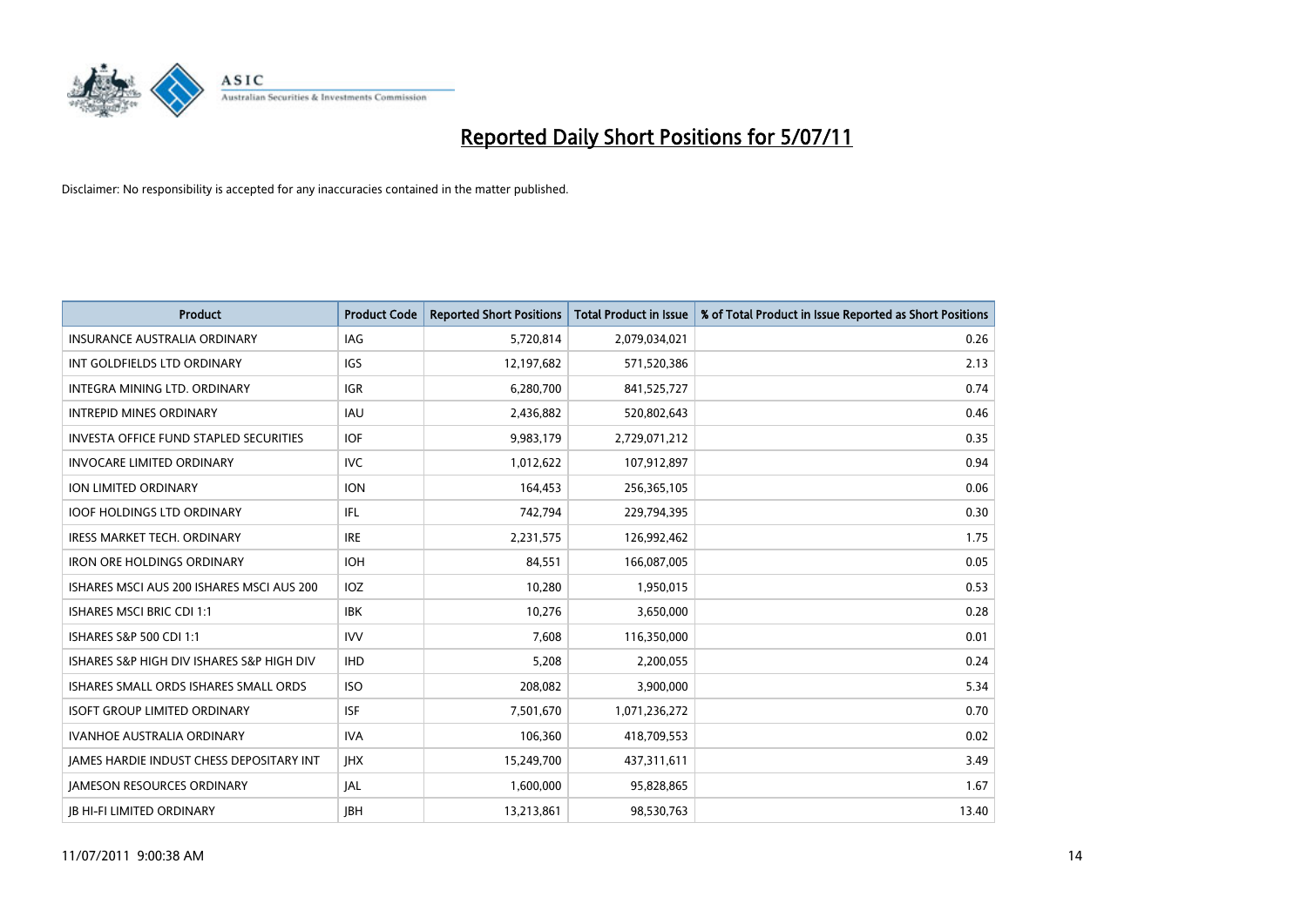

| <b>Product</b>                        | <b>Product Code</b> | <b>Reported Short Positions</b> | <b>Total Product in Issue</b> | % of Total Product in Issue Reported as Short Positions |
|---------------------------------------|---------------------|---------------------------------|-------------------------------|---------------------------------------------------------|
| <b>JUPITER MINES ORDINARY</b>         | <b>IMS</b>          | 257,321                         | 1,561,035,037                 | 0.02                                                    |
| KAGARA LTD ORDINARY                   | KZL                 | 10,626,343                      | 708,583,836                   | 1.49                                                    |
| KANGAROO RES LTD ORDINARY             | <b>KRL</b>          | 600,000                         | 3,434,430,012                 | 0.02                                                    |
| KAROON GAS AUSTRALIA ORDINARY         | <b>KAR</b>          | 1,517,917                       | 221,420,769                   | 0.66                                                    |
| KASBAH RESOURCES ORDINARY             | <b>KAS</b>          | 6,766                           | 364,262,596                   | 0.00                                                    |
| KATHMANDU HOLD LTD ORDINARY           | <b>KMD</b>          | 441,590                         | 200,000,000                   | 0.20                                                    |
| <b>KENTOR GOLD LIMITED ORDINARY</b>   | KGL                 | 2,500                           | 1,062,092,950                 | 0.00                                                    |
| KIMBERLEY METALS LTD ORDINARY         | <b>KBL</b>          | 1,820                           | 164,452,978                   | 0.00                                                    |
| KINGSGATE CONSOLID. ORDINARY          | <b>KCN</b>          | 3,091,646                       | 135,324,823                   | 2.27                                                    |
| KINGSROSE MINING LTD ORDINARY         | <b>KRM</b>          | 986.644                         | 264,223,455                   | 0.36                                                    |
| LEIGHTON HOLDINGS ORDINARY            | LEI                 | 5,896,523                       | 336,515,596                   | 1.74                                                    |
| LEND LEASE GROUP UNIT/ORD STAPLED     | LLC                 | 2,479,255                       | 570,915,669                   | 0.41                                                    |
| LINC ENERGY LTD ORDINARY              | <b>LNC</b>          | 5.811.977                       | 503,418,900                   | 1.15                                                    |
| LIQUEFIED NATURAL ORDINARY            | LNG                 | 97,340                          | 214,449,015                   | 0.05                                                    |
| LYNAS CORPORATION ORDINARY            | <b>LYC</b>          | 45,943,694                      | 1,713,546,913                 | 2.69                                                    |
| <b>M2 TELECOMMUNICATION ORDINARY</b>  | <b>MTU</b>          | 4,878                           | 123,616,285                   | 0.00                                                    |
| <b>MACA LIMITED ORDINARY</b>          | <b>MLD</b>          | 22,650                          | 150,000,000                   | 0.02                                                    |
| MACARTHUR COAL ORDINARY               | <b>MCC</b>          | 4,400,319                       | 302,092,343                   | 1.45                                                    |
| <b>MACMAHON HOLDINGS ORDINARY</b>     | <b>MAH</b>          | 19,879,457                      | 733,711,705                   | 2.72                                                    |
| MACO ATLAS ROADS GRP ORDINARY STAPLED | <b>MOA</b>          | 6,266,215                       | 452,345,907                   | 1.37                                                    |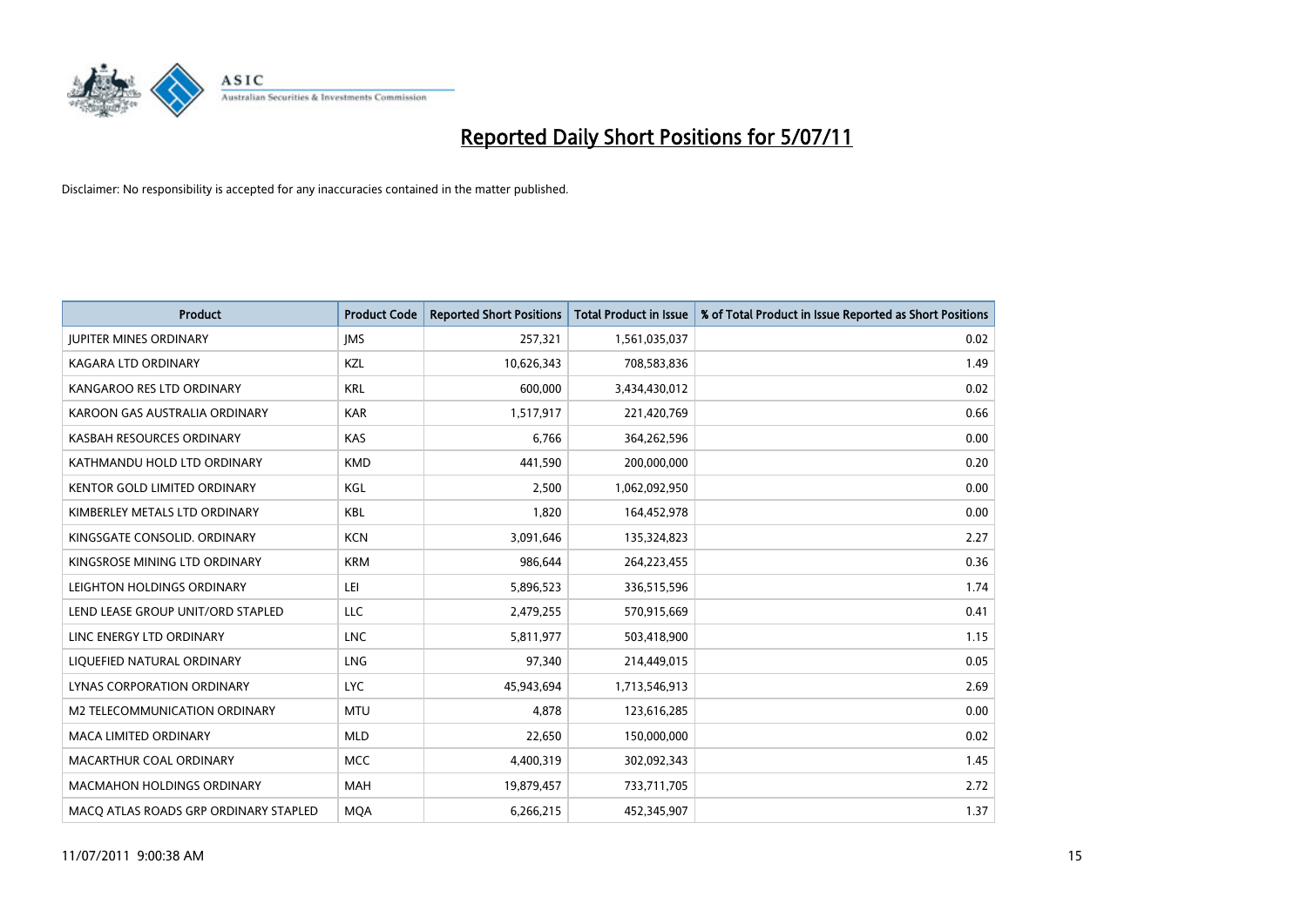

| <b>Product</b>                       | <b>Product Code</b> | <b>Reported Short Positions</b> | <b>Total Product in Issue</b> | % of Total Product in Issue Reported as Short Positions |
|--------------------------------------|---------------------|---------------------------------|-------------------------------|---------------------------------------------------------|
| MACQUARIE GROUP LTD ORDINARY         | <b>MQG</b>          | 4,356,675                       | 346,857,552                   | 1.21                                                    |
| MAGMA METALS LTD. ORDINARY           | <b>MMW</b>          | 500                             | 267,040,923                   | 0.00                                                    |
| MAP GROUP STAPLED US PROHIBIT.       | <b>MAP</b>          | 10,671,317                      | 1,861,210,782                 | 0.56                                                    |
| MARENGO MINING ORDINARY              | <b>MGO</b>          | 139,090                         | 995,068,613                   | 0.01                                                    |
| <b>MATRIX C &amp; E LTD ORDINARY</b> | <b>MCE</b>          | 114,815                         | 77,081,507                    | 0.15                                                    |
| MCMILLAN SHAKESPEARE ORDINARY        | <b>MMS</b>          | 54,144                          | 68,081,810                    | 0.07                                                    |
| MCPHERSON'S LTD ORDINARY             | <b>MCP</b>          | 218,244                         | 72,401,758                    | 0.30                                                    |
| MEDUSA MINING LTD ORDINARY           | <b>MML</b>          | 531,496                         | 188,233,911                   | 0.28                                                    |
| MELBOURNE IT LIMITED ORDINARY        | MLB                 | 153,094                         | 80,662,621                    | 0.19                                                    |
| MEO AUSTRALIA LTD ORDINARY           | <b>MEO</b>          | 595,613                         | 539,913,260                   | 0.10                                                    |
| <b>MERMAID MARINE ORDINARY</b>       | <b>MRM</b>          | 2,100,307                       | 215,376,756                   | 0.97                                                    |
| MESOBLAST LIMITED ORDINARY           | <b>MSB</b>          | 2,013,147                       | 279,733,562                   | 0.74                                                    |
| METALS X LIMITED ORDINARY            | <b>MLX</b>          | 677,504                         | 1,365,661,782                 | 0.05                                                    |
| METCASH LIMITED ORDINARY             | <b>MTS</b>          | 29,756,974                      | 768,853,924                   | 3.86                                                    |
| METGASCO LIMITED ORDINARY            | <b>MEL</b>          | 274,124                         | 276,213,791                   | 0.10                                                    |
| METMINCO LIMITED ORDINARY            | <b>MNC</b>          | 1,918,177                       | 1,462,616,146                 | 0.13                                                    |
| MHM METALS LIMITED ORDINARY          | <b>MHM</b>          | 97,607                          | 101,617,410                   | 0.10                                                    |
| MICLYN EXP OFFSHR ORDINARY           | <b>MIO</b>          | 357,903                         | 274,618,684                   | 0.12                                                    |
| MINARA RESOURCES ORDINARY            | <b>MRE</b>          | 8,046,768                       | 1,169,424,487                 | 0.68                                                    |
| MINCOR RESOURCES NL ORDINARY         | <b>MCR</b>          | 1,191,874                       | 200,608,804                   | 0.58                                                    |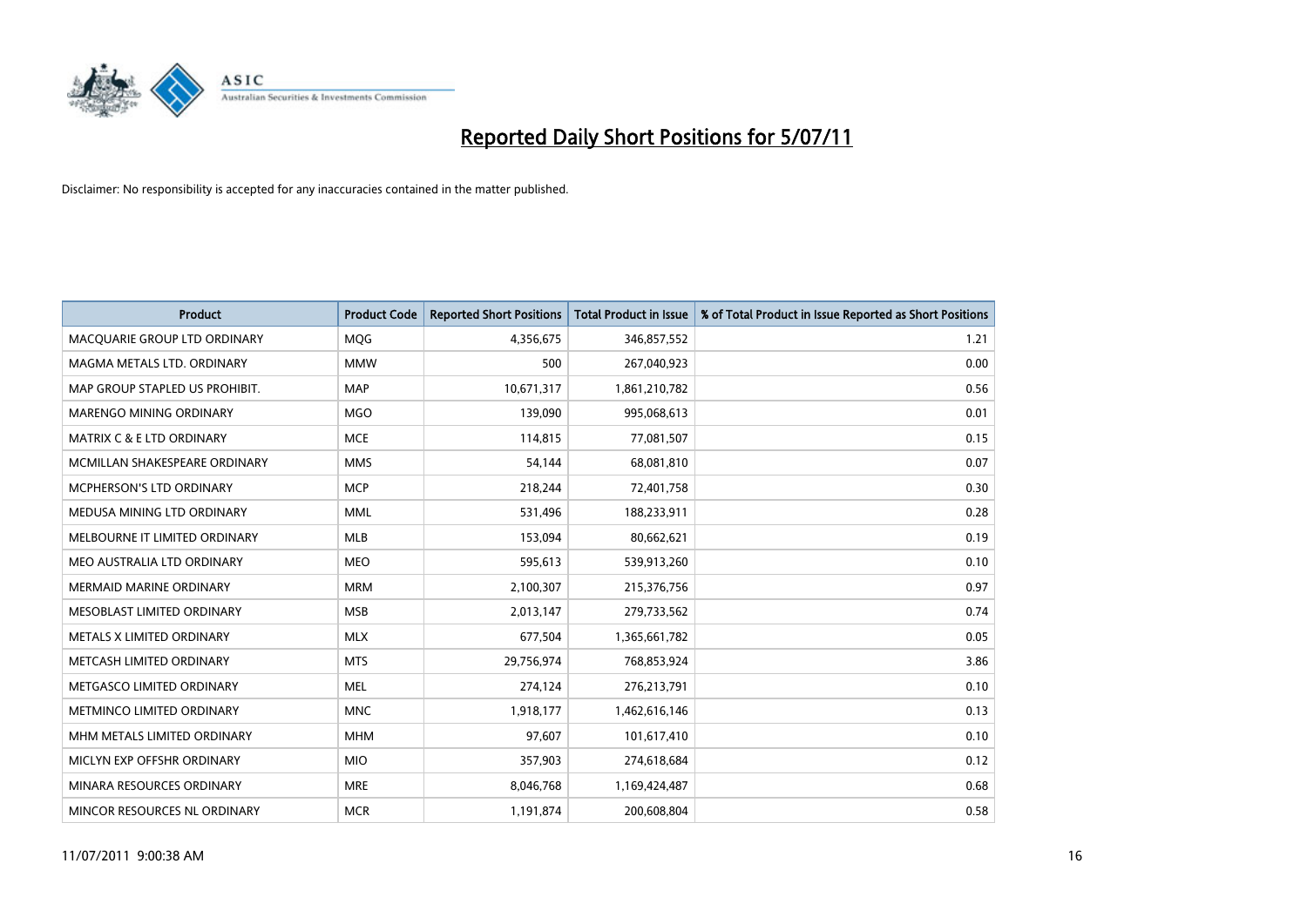

| <b>Product</b>                    | <b>Product Code</b> | <b>Reported Short Positions</b> | <b>Total Product in Issue</b> | % of Total Product in Issue Reported as Short Positions |
|-----------------------------------|---------------------|---------------------------------|-------------------------------|---------------------------------------------------------|
| MINEMAKERS LIMITED ORDINARY       | <b>MAK</b>          | 44,227                          | 227,003,950                   | 0.02                                                    |
| MINERAL DEPOSITS ORDINARY         | <b>MDL</b>          | 198,881                         | 83,415,116                    | 0.25                                                    |
| MINERAL RESOURCES, ORDINARY       | <b>MIN</b>          | 927,598                         | 169,168,017                   | 0.53                                                    |
| MIRABELA NICKEL LTD ORDINARY      | <b>MBN</b>          | 10,246,703                      | 491,561,237                   | 2.09                                                    |
| MIRVAC GROUP STAPLED SECURITIES   | <b>MGR</b>          | 21,869,832                      | 3,416,924,188                 | 0.62                                                    |
| MISSION NEWENERGY ORDINARY        | <b>MBT</b>          | 2,000                           | 8,512,259                     | 0.02                                                    |
| <b>MOLOPO ENERGY LTD ORDINARY</b> | <b>MPO</b>          | 1,473,267                       | 247,940,175                   | 0.58                                                    |
| MOLY MINES LIMITED ORDINARY       | <b>MOL</b>          | 48,000                          | 384,893,989                   | 0.01                                                    |
| MONADELPHOUS GROUP ORDINARY       | <b>MND</b>          | 509,149                         | 87,576,827                    | 0.58                                                    |
| MORTGAGE CHOICE LTD ORDINARY      | <b>MOC</b>          | 23,932                          | 119,948,255                   | 0.02                                                    |
| MOUNT GIBSON IRON ORDINARY        | <b>MGX</b>          | 8,264,592                       | 1,082,570,693                 | 0.75                                                    |
| MULTIPLEX SITES SITES             | <b>MXUPA</b>        | 172                             | 4,500,000                     | 0.00                                                    |
| MURCHISON METALS LTD ORDINARY     | <b>MMX</b>          | 12,743,798                      | 435,884,268                   | 2.91                                                    |
| <b>MYER HOLDINGS LTD ORDINARY</b> | <b>MYR</b>          | 18,542,134                      | 582,947,884                   | 3.18                                                    |
| <b>MYSTATE LIMITED ORDINARY</b>   | <b>MYS</b>          | 1,400                           | 67,439,158                    | 0.00                                                    |
| NANOSONICS LIMITED ORDINARY       | <b>NAN</b>          | 16,736                          | 230,490,585                   | 0.01                                                    |
| NATIONAL AUST. BANK ORDINARY      | <b>NAB</b>          | 15,102,673                      | 2,169,819,076                 | 0.67                                                    |
| NATURAL FUEL LIMITED ORDINARY     | <b>NFL</b>          | $\mathbf{1}$                    | 1,121,912                     | 0.00                                                    |
| NAVIGATOR RESOURCES ORDINARY      | <b>NAV</b>          | 500                             | 465,790,327                   | 0.00                                                    |
| NAVITAS LIMITED ORDINARY          | <b>NVT</b>          | 3,402,294                       | 375,230,115                   | 0.90                                                    |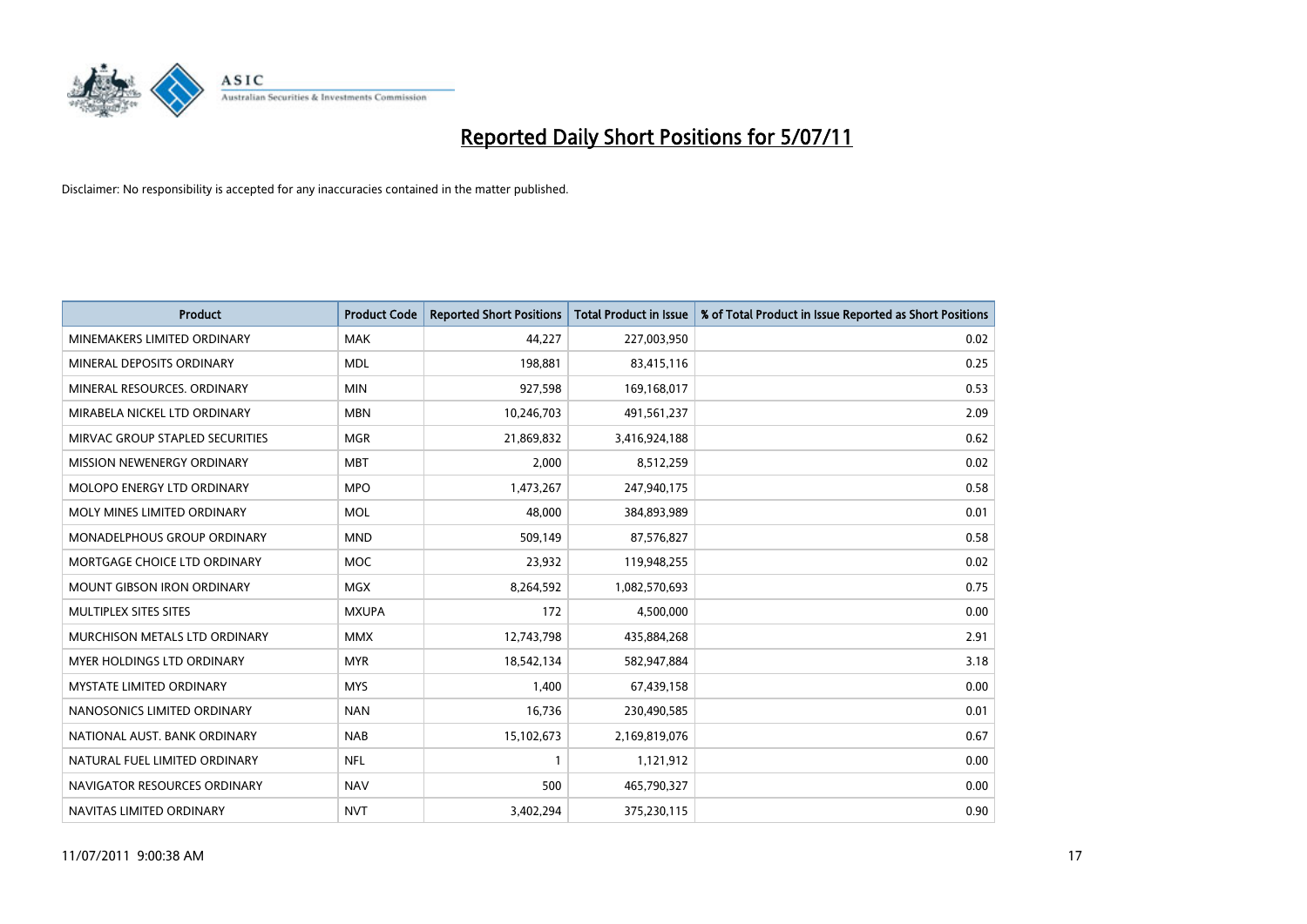

| <b>Product</b>                | <b>Product Code</b> | <b>Reported Short Positions</b> | <b>Total Product in Issue</b> | % of Total Product in Issue Reported as Short Positions |
|-------------------------------|---------------------|---------------------------------|-------------------------------|---------------------------------------------------------|
| NEPTUNE MARINE ORDINARY       | <b>NMS</b>          | 910,236                         | 1,747,612,299                 | 0.05                                                    |
| NEW HOPE CORPORATION ORDINARY | <b>NHC</b>          | 1,201,638                       | 830,230,549                   | 0.14                                                    |
| NEWCREST MINING ORDINARY      | <b>NCM</b>          | 1,775,127                       | 765,000,000                   | 0.19                                                    |
| NEWS CORP A NON-VOTING CDI    | <b>NWSLV</b>        | 3,034,942                       | 1,829,576,128                 | 0.16                                                    |
| NEWS CORP B VOTING CDI        | <b>NWS</b>          | 2,421,771                       | 798,520,953                   | 0.29                                                    |
| NEXBIS LIMITED ORDINARY       | <b>NBS</b>          | 63,733                          | 798,356,704                   | 0.01                                                    |
| NEXUS ENERGY LIMITED ORDINARY | <b>NXS</b>          | 20,984,963                      | 1,326,337,066                 | 1.57                                                    |
| NIB HOLDINGS LIMITED ORDINARY | <b>NHF</b>          | 4,911                           | 466,765,752                   | 0.00                                                    |
| NICK SCALI LIMITED ORDINARY   | <b>NCK</b>          | 97,500                          | 81,000,000                    | 0.12                                                    |
| NIDO PETROLEUM ORDINARY       | <b>NDO</b>          | 282,693                         | 1,389,163,151                 | 0.01                                                    |
| NKWE PLATINUM 10C US COMMON   | <b>NKP</b>          | 219,881                         | 559,651,184                   | 0.04                                                    |
| NOBLE MINERAL RES ORDINARY    | <b>NMG</b>          | 3,160,612                       | 395,770,881                   | 0.80                                                    |
| NORTHERN CREST ORDINARY       | <b>NOC</b>          | 24,345                          | 133,484,723                   | 0.02                                                    |
| NORTHERN IRON LTD ORDINARY    | <b>NFE</b>          | 685,484                         | 336,084,863                   | 0.19                                                    |
| NOVOGEN LIMITED ORDINARY      | <b>NRT</b>          | 28,225                          | 102,125,894                   | 0.03                                                    |
| NRW HOLDINGS LIMITED ORDINARY | <b>NWH</b>          | 2,521,517                       | 278,888,011                   | 0.89                                                    |
| NUCOAL RESOURCES NL ORDINARY  | <b>NCR</b>          | 158,973                         | 437,193,340                   | 0.04                                                    |
| NUFARM LIMITED ORDINARY       | <b>NUF</b>          | 5,056,214                       | 261,833,005                   | 1.94                                                    |
| NUPLEX INDUSTRIES ORDINARY    | <b>NPX</b>          | 62,580                          | 196,748,316                   | 0.03                                                    |
| OAKTON LIMITED ORDINARY       | <b>OKN</b>          | 614,748                         | 93,800,235                    | 0.66                                                    |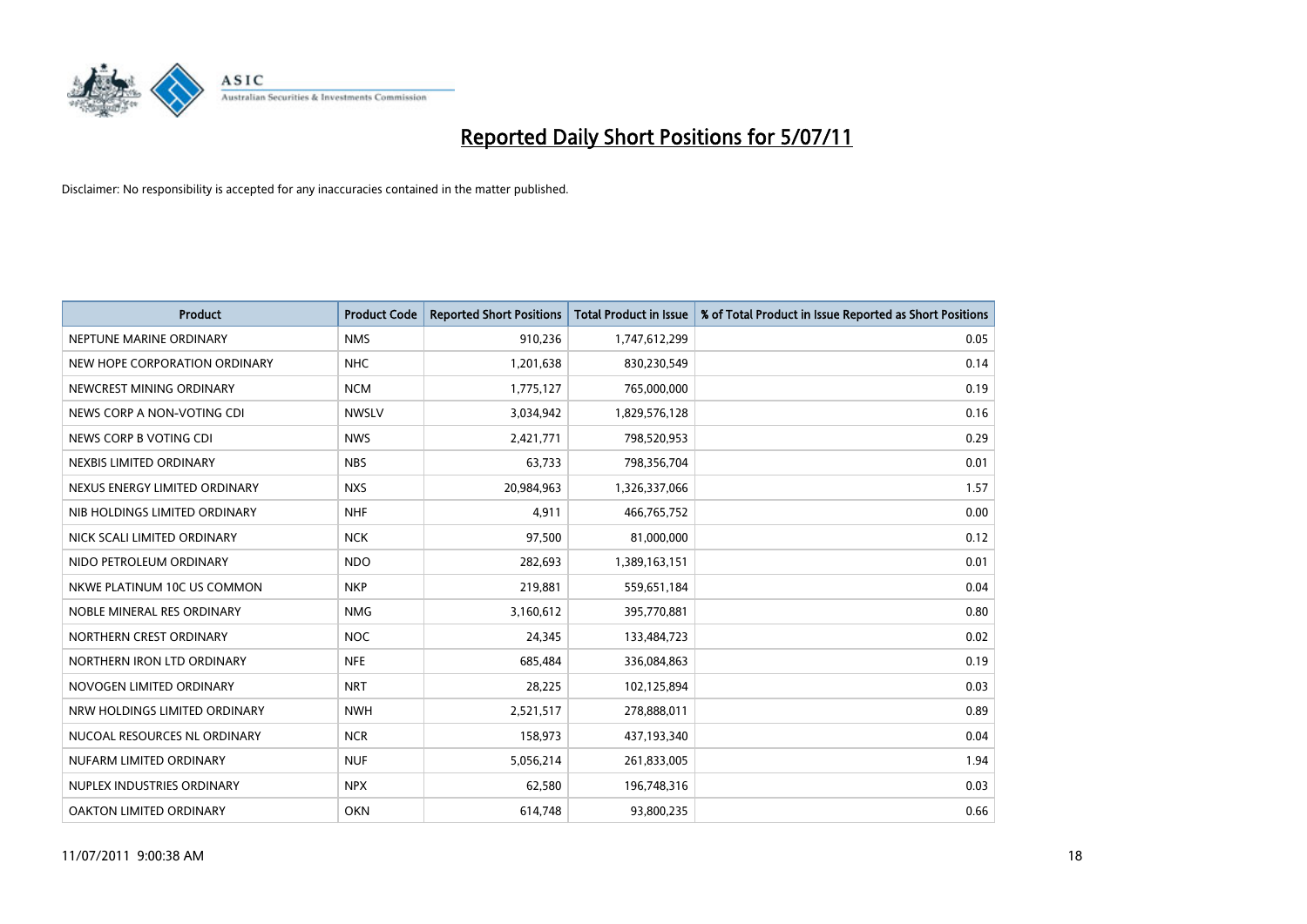

| <b>Product</b>                        | <b>Product Code</b> | <b>Reported Short Positions</b> | <b>Total Product in Issue</b> | % of Total Product in Issue Reported as Short Positions |
|---------------------------------------|---------------------|---------------------------------|-------------------------------|---------------------------------------------------------|
| OCEANAGOLD CORP. CHESS DEPOSITARY INT | <b>OGC</b>          | 887,459                         | 262,590,386                   | 0.33                                                    |
| OCEANIA CAPITAL LTD ORDINARY          | <b>OCP</b>          | 2,500                           | 91,921,295                    | 0.00                                                    |
| OIL SEARCH LTD ORDINARY               | OSH                 | 6,199,137                       | 1,320,648,378                 | 0.45                                                    |
| OM HOLDINGS LIMITED ORDINARY          | <b>OMH</b>          | 8,131,847                       | 504,105,150                   | 1.63                                                    |
| <b>ONESTEEL LIMITED ORDINARY</b>      | OST                 | 11,849,185                      | 1,338,106,652                 | 0.88                                                    |
| ORICA LIMITED ORDINARY                | ORI                 | 3,543,882                       | 363,223,767                   | 0.95                                                    |
| ORIGIN ENERGY ORDINARY                | <b>ORG</b>          | 2,215,672                       | 1,064,507,259                 | 0.20                                                    |
| OROCOBRE LIMITED ORDINARY             | <b>ORE</b>          | 85,833                          | 103,063,894                   | 0.09                                                    |
| OROTONGROUP LIMITED ORDINARY          | ORL                 | 42,224                          | 40,880,902                    | 0.10                                                    |
| OTTO ENERGY LIMITED ORDINARY          | <b>OEL</b>          | 109,204                         | 1,134,540,071                 | 0.01                                                    |
| OZ MINERALS ORDINARY                  | OZL                 | 5,800,198                       | 323,877,514                   | 1.78                                                    |
| PACIFIC BRANDS ORDINARY               | <b>PBG</b>          | 8,102,066                       | 931,386,248                   | 0.87                                                    |
| PALADIN ENERGY LTD ORDINARY           | <b>PDN</b>          | 10,538,059                      | 777,698,217                   | 1.34                                                    |
| PANAUST LIMITED ORDINARY              | <b>PNA</b>          | 9,180,921                       | 593,651,483                   | 1.52                                                    |
| PANORAMIC RESOURCES ORDINARY          | PAN                 | 899,560                         | 207,050,710                   | 0.43                                                    |
| PAPERLINX LIMITED ORDINARY            | <b>PPX</b>          | 3,551,906                       | 603,580,761                   | 0.60                                                    |
| PAPILLON RES LTD ORDINARY             | PIR                 | 277,374                         | 203,221,972                   | 0.13                                                    |
| PATTIES FOODS LTD ORDINARY            | PFL                 |                                 | 138,989,223                   | 0.00                                                    |
| PEAK RESOURCES ORDINARY               | <b>PEK</b>          | 50,058                          | 155,979,643                   | 0.03                                                    |
| PEET LIMITED ORDINARY                 | <b>PPC</b>          | 74,305                          | 318,038,544                   | 0.02                                                    |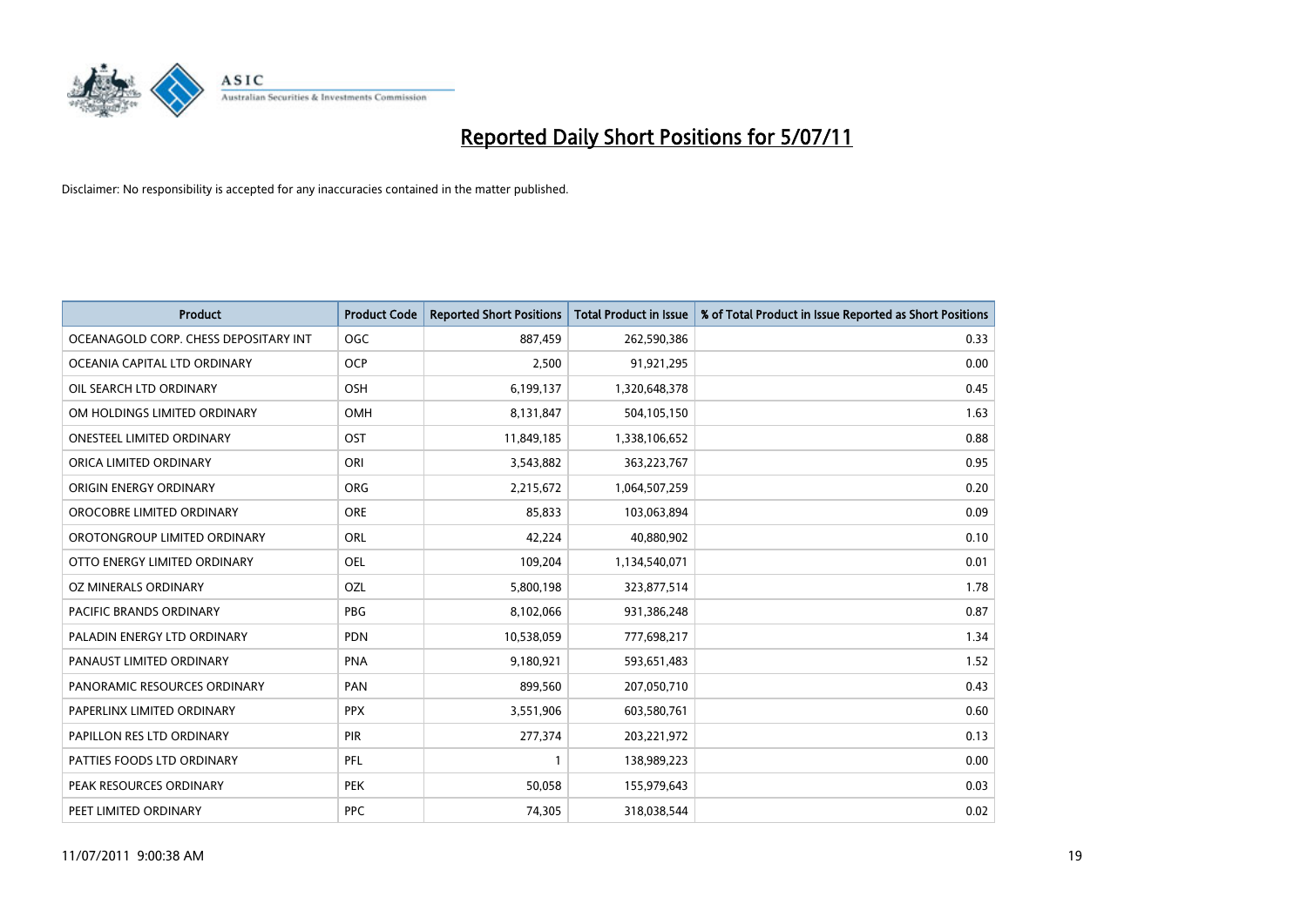

| <b>Product</b>                | <b>Product Code</b> | <b>Reported Short Positions</b> | <b>Total Product in Issue</b> | % of Total Product in Issue Reported as Short Positions |
|-------------------------------|---------------------|---------------------------------|-------------------------------|---------------------------------------------------------|
| PENINSULA ENERGY LTD ORDINARY | <b>PEN</b>          | 5,000                           | 2,093,420,252                 | 0.00                                                    |
| PERILYA LIMITED ORDINARY      | PEM                 | 413,134                         | 526,075,563                   | 0.08                                                    |
| PERPETUAL LIMITED ORDINARY    | PPT                 | 2,203,419                       | 44,671,129                    | 4.92                                                    |
| PERSEUS MINING LTD ORDINARY   | PRU                 | 5,427,524                       | 425,617,088                   | 1.26                                                    |
| PETSEC ENERGY ORDINARY        | <b>PSA</b>          | 223,332                         | 231,283,622                   | 0.10                                                    |
| PHARMAXIS LTD ORDINARY        | <b>PXS</b>          | 1,078,055                       | 228,290,309                   | 0.46                                                    |
| PHOTON GROUP LTD ORDINARY     | <b>PGA</b>          | 250,510                         | 1,540,886,866                 | 0.02                                                    |
| PLATINUM ASSET ORDINARY       | <b>PTM</b>          | 5,648,056                       | 561,347,878                   | 1.01                                                    |
| PLATINUM AUSTRALIA ORDINARY   | <b>PLA</b>          | 4,018,097                       | 392,430,039                   | 1.02                                                    |
| PLATINUM CAPITAL LTD ORDINARY | <b>PMC</b>          |                                 | 164,959,410                   | 0.00                                                    |
| PLUTON RESOURCES ORDINARY     | <b>PLV</b>          | 197,830                         | 187,026,448                   | 0.11                                                    |
| PMP LIMITED ORDINARY          | <b>PMP</b>          | 58,173                          | 329,879,212                   | 0.01                                                    |
| PORT BOUVARD LIMITED ORDINARY | PBD                 | 6,754                           | 593,868,295                   | 0.00                                                    |
| PRANA BIOTECHNOLOGY ORDINARY  | <b>PBT</b>          | 736,550                         | 269,292,203                   | 0.27                                                    |
| PREMIER INVESTMENTS ORDINARY  | <b>PMV</b>          | 196,087                         | 155,062,831                   | 0.14                                                    |
| PRIMA BIOMED LTD ORDINARY     | <b>PRR</b>          | 502,935                         | 981,015,629                   | 0.05                                                    |
| PRIMARY HEALTH CARE ORDINARY  | <b>PRY</b>          | 9,919,776                       | 497,419,803                   | 1.99                                                    |
| PRIME MEDIA GRP LTD ORDINARY  | PRT                 | $\overline{2}$                  | 366,330,303                   | 0.00                                                    |
| PROGEN PHARMACEUTIC ORDINARY  | <b>PGL</b>          | 151,596                         | 24,709,097                    | 0.61                                                    |
| PROGRAMMED ORDINARY           | <b>PRG</b>          | 364,993                         | 118,169,908                   | 0.30                                                    |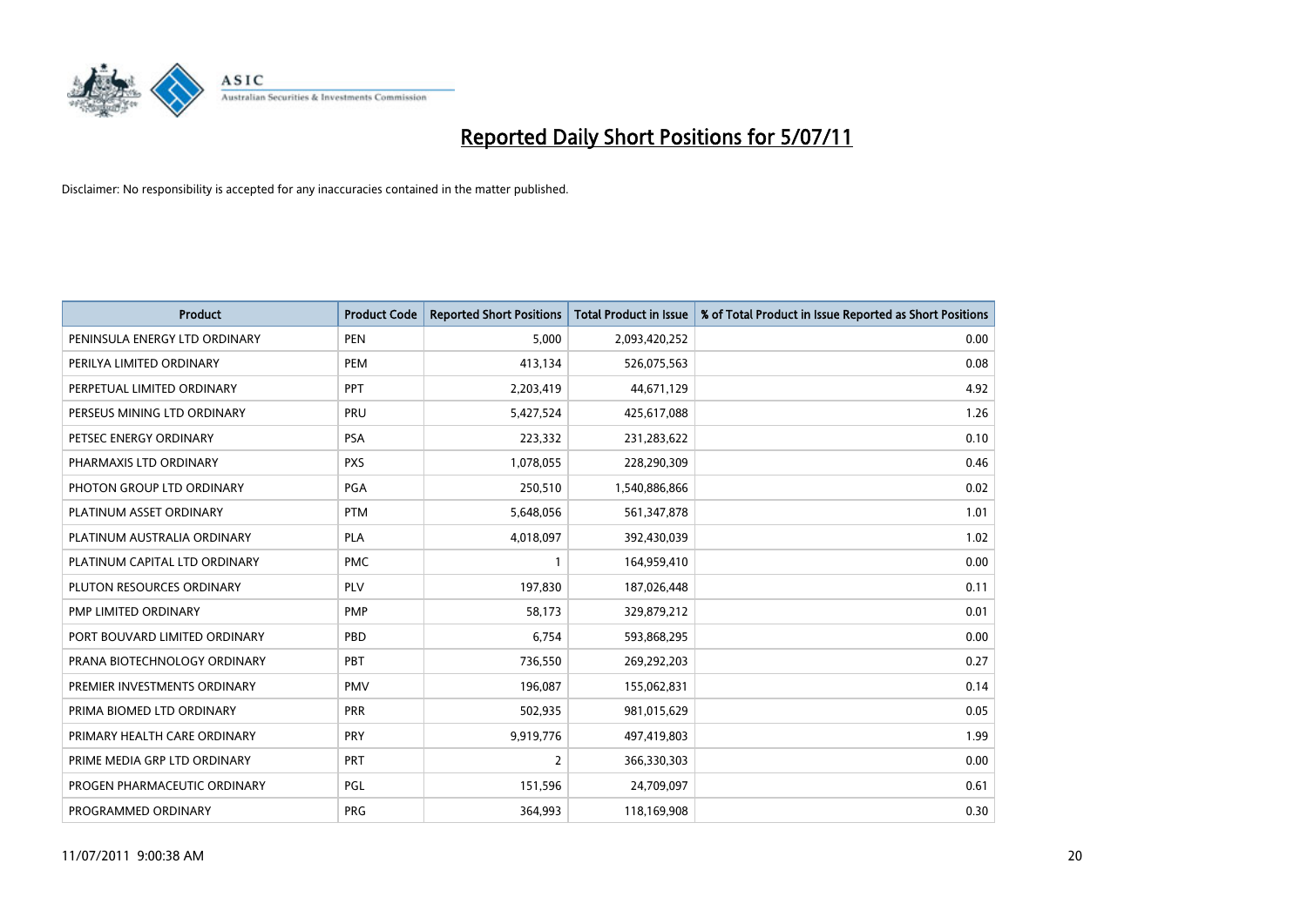

| <b>Product</b>                       | <b>Product Code</b> | <b>Reported Short Positions</b> | <b>Total Product in Issue</b> | % of Total Product in Issue Reported as Short Positions |
|--------------------------------------|---------------------|---------------------------------|-------------------------------|---------------------------------------------------------|
| <b>PSIVIDA CORP CDI 1:1</b>          | <b>PVA</b>          | 6,878                           | 8,891,730                     | 0.08                                                    |
| <b>QANTAS AIRWAYS ORDINARY</b>       | QAN                 | 35,377,125                      | 2,265,123,620                 | 1.55                                                    |
| OBE INSURANCE GROUP ORDINARY         | OBE                 | 17,897,771                      | 1,092,654,587                 | 1.59                                                    |
| OR NATIONAL LIMITED ORDINARY         | <b>ORN</b>          | 17,553,203                      | 2,440,000,000                 | 0.72                                                    |
| <b>OUBE LOGISTICS ORDINARY UNITS</b> | <b>QUB</b>          | 19,629,720                      | 610,839,329                   | 3.21                                                    |
| RAMELIUS RESOURCES ORDINARY          | <b>RMS</b>          | 820,184                         | 291,767,215                   | 0.27                                                    |
| RAMSAY HEALTH CARE ORDINARY          | <b>RHC</b>          | 1,567,824                       | 202,081,252                   | 0.77                                                    |
| <b>RCR TOMLINSON ORDINARY</b>        | <b>RCR</b>          | 68,067                          | 132,010,172                   | 0.05                                                    |
| <b>REA GROUP ORDINARY</b>            | <b>REA</b>          | 30,364                          | 130,401,680                   | 0.01                                                    |
| <b>RECKON LIMITED ORDINARY</b>       | <b>RKN</b>          | 7,414                           | 133,384,060                   | 0.01                                                    |
| <b>RED FORK ENERGY ORDINARY</b>      | <b>RFE</b>          | 7,696                           | 269,769,853                   | 0.00                                                    |
| REDBANK ENERGY LTD ORDINARY          | <b>AEI</b>          | 13                              | 786,287                       | 0.00                                                    |
| REDFLEX HOLDINGS ORDINARY            | <b>RDF</b>          | 10                              | 110,345,599                   | 0.00                                                    |
| REED RESOURCES LTD ORDINARY          | <b>RDR</b>          | 442,412                         | 262,237,201                   | 0.17                                                    |
| <b>REGIS RESOURCES ORDINARY</b>      | <b>RRL</b>          | 1,875,457                       | 432,072,718                   | 0.44                                                    |
| RESMED INC CDI 10:1                  | <b>RMD</b>          | 10,113,682                      | 1,545,678,330                 | 0.64                                                    |
| <b>RESOLUTE MINING ORDINARY</b>      | <b>RSG</b>          | 11,393,765                      | 467,638,948                   | 2.43                                                    |
| RESOURCE AND INVEST. ORDINARY        | <b>RNI</b>          | 8,440                           | 124,784,308                   | 0.01                                                    |
| <b>RESOURCE GENERATION ORDINARY</b>  | <b>RES</b>          | 314,311                         | 262,895,652                   | 0.12                                                    |
| REVERSE CORP LIMITED ORDINARY        | <b>REF</b>          | 25,141                          | 92,382,175                    | 0.03                                                    |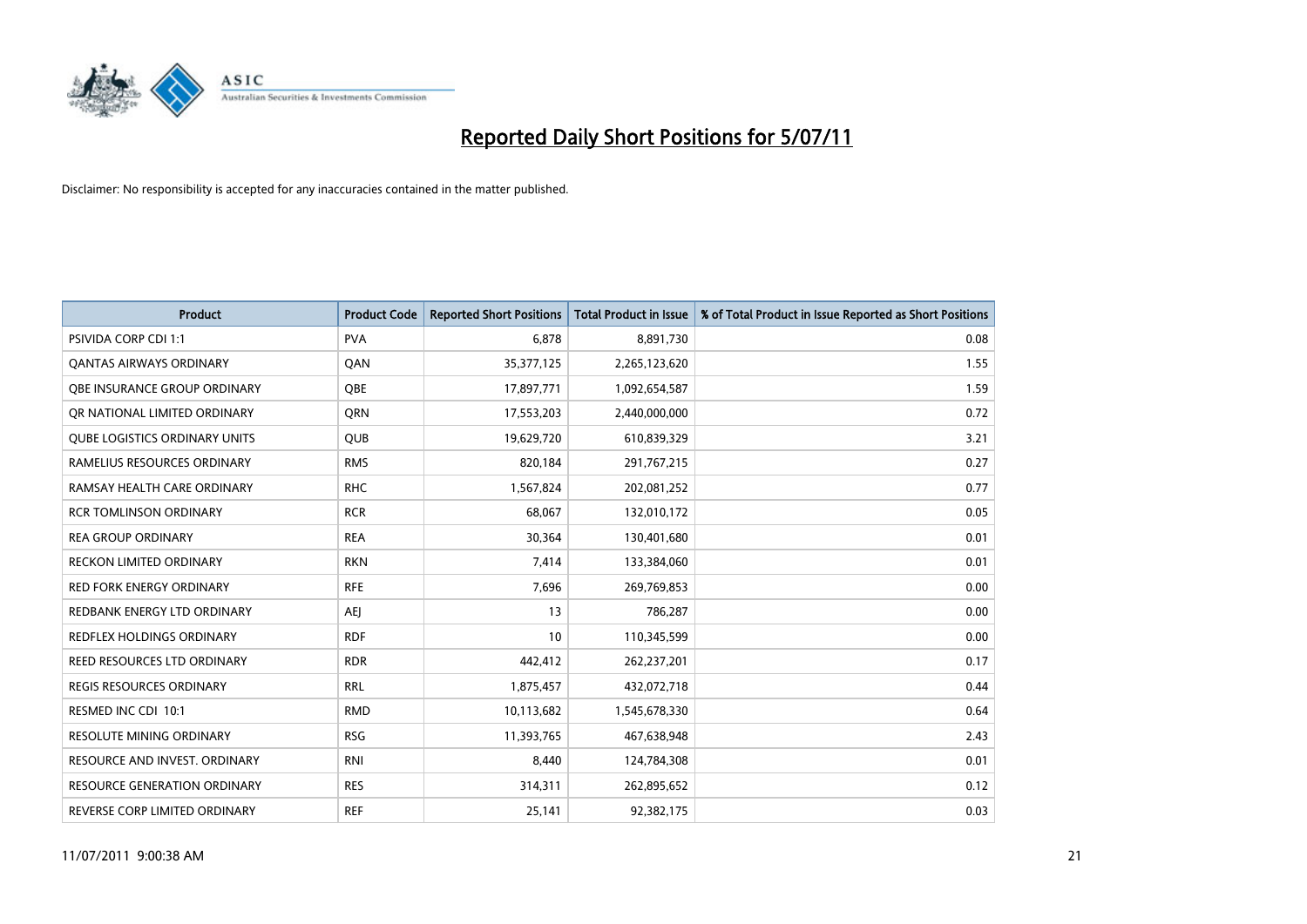

| <b>Product</b>                   | <b>Product Code</b> | <b>Reported Short Positions</b> | <b>Total Product in Issue</b> | % of Total Product in Issue Reported as Short Positions |
|----------------------------------|---------------------|---------------------------------|-------------------------------|---------------------------------------------------------|
| REX MINERALS LIMITED ORDINARY    | <b>RXM</b>          | 904,410                         | 153,635,519                   | 0.58                                                    |
| RHG LIMITED ORDINARY             | <b>RHG</b>          | 406,333                         | 318,092,978                   | 0.12                                                    |
| <b>RIALTO ENERGY ORDINARY</b>    | <b>RIA</b>          | 132,969                         | 360,006,264                   | 0.04                                                    |
| RIDLEY CORPORATION ORDINARY      | <b>RIC</b>          | 18,061                          | 307,817,071                   | 0.01                                                    |
| RIO TINTO LIMITED ORDINARY       | <b>RIO</b>          | 16,704,835                      | 435,758,720                   | 3.82                                                    |
| RIVERCITY MOTORWAY STAPLED       | <b>RCY</b>          | 132,000                         | 957,010,115                   | 0.01                                                    |
| RIVERSDALE MINING ORDINARY       | <b>RIV</b>          | 10.200                          | 244,431,186                   | 0.00                                                    |
| <b>ROBUST RESOURCES ORDINARY</b> | <b>ROL</b>          | 1,157,447                       | 84,944,097                    | 1.36                                                    |
| ROC OIL COMPANY ORDINARY         | <b>ROC</b>          | 1,223,111                       | 713,254,560                   | 0.18                                                    |
| ROYAL WOLF HOLDINGS ORDINARY     | <b>RWH</b>          | 60,000                          | 100,387,052                   | 0.06                                                    |
| SAI GLOBAL LIMITED ORDINARY      | SAI                 | 151,011                         | 199,552,155                   | 0.08                                                    |
| SALMAT LIMITED ORDINARY          | <b>SLM</b>          | 659,186                         | 159,780,299                   | 0.41                                                    |
| SAMSON OIL & GAS LTD ORDINARY    | SSN                 | 1,916,020                       | 1,731,976,929                 | 0.11                                                    |
| SANDFIRE RESOURCES ORDINARY      | <b>SFR</b>          | 1,525,128                       | 149,384,969                   | 1.00                                                    |
| <b>SANTOS LTD ORDINARY</b>       | <b>STO</b>          | 5,548,840                       | 877,955,815                   | 0.60                                                    |
| SARACEN MINERAL ORDINARY         | <b>SAR</b>          | 216,315                         | 492,251,415                   | 0.04                                                    |
| SEDGMAN LIMITED ORDINARY         | <b>SDM</b>          | 242,018                         | 209,752,689                   | 0.11                                                    |
| SEEK LIMITED ORDINARY            | <b>SEK</b>          | 11,104,668                      | 336,584,488                   | 3.32                                                    |
| SELECT HARVESTS ORDINARY         | <b>SHV</b>          | 222,650                         | 56,226,960                    | 0.39                                                    |
| SENETAS CORPORATION ORDINARY     | <b>SEN</b>          | 756,999                         | 463,105,195                   | 0.16                                                    |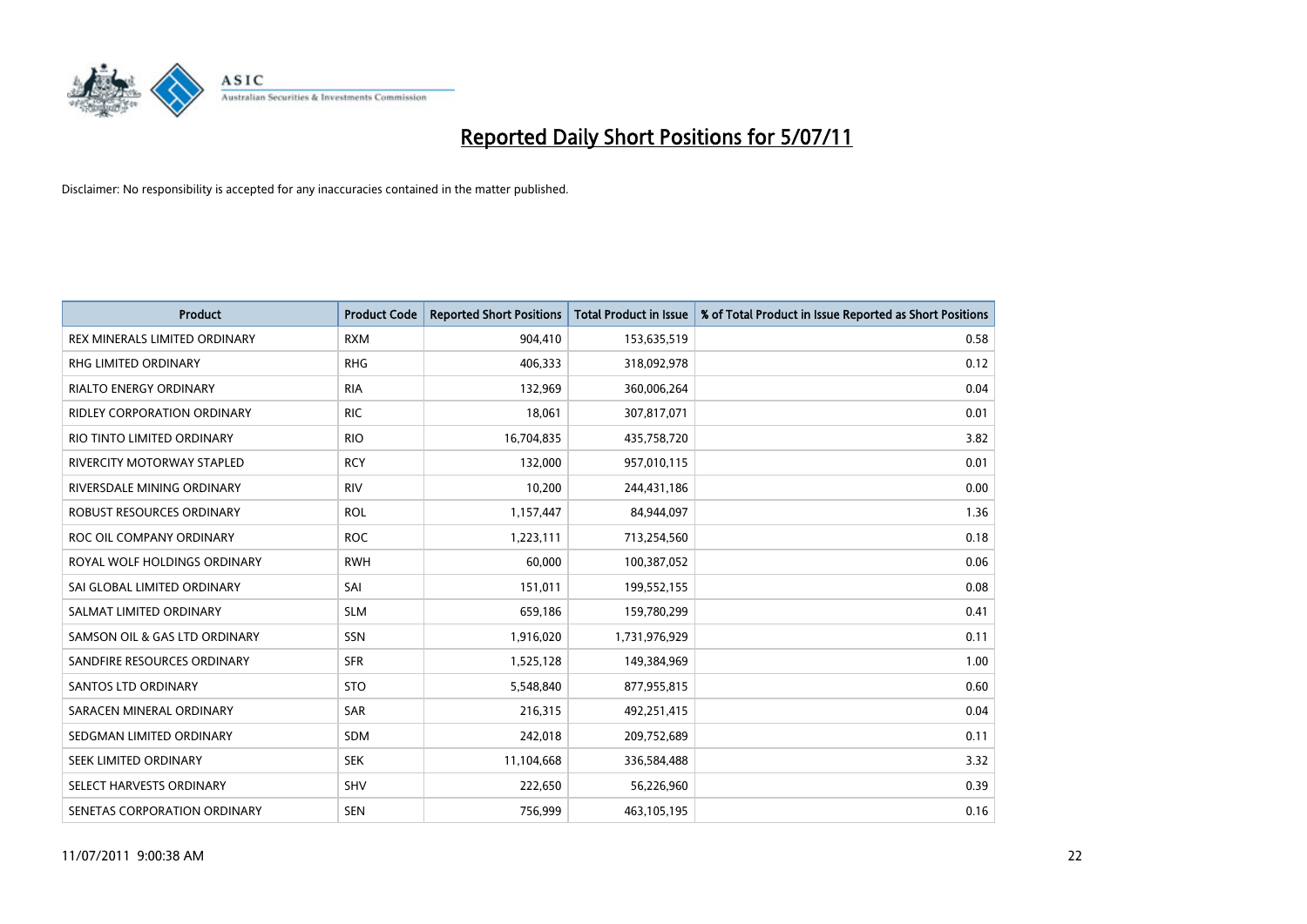

| <b>Product</b>                           | <b>Product Code</b> | <b>Reported Short Positions</b> | <b>Total Product in Issue</b> | % of Total Product in Issue Reported as Short Positions |
|------------------------------------------|---------------------|---------------------------------|-------------------------------|---------------------------------------------------------|
| SENEX ENERGY LIMITED ORDINARY            | <b>SXY</b>          | 24,958                          | 758,280,547                   | 0.00                                                    |
| SERVCORP LIMITED ORDINARY                | SRV                 | 143,362                         | 98,440,807                    | 0.14                                                    |
| SERVICE STREAM ORDINARY                  | <b>SSM</b>          | 438,298                         | 283,418,867                   | 0.15                                                    |
| SEVEN GROUP HOLDINGS ORDINARY            | <b>SVW</b>          | 994,981                         | 306,410,281                   | 0.30                                                    |
| SEVEN WEST MEDIA LTD ORDINARY            | <b>SWM</b>          | 3,840,323                       | 610,327,899                   | 0.63                                                    |
| SIGMA PHARMACEUTICAL ORDINARY            | <b>SIP</b>          | 14,244,827                      | 1,178,626,572                 | 1.21                                                    |
| SILEX SYSTEMS ORDINARY                   | <b>SLX</b>          | 310,399                         | 170,133,997                   | 0.17                                                    |
| SILVER LAKE RESOURCE ORDINARY            | <b>SLR</b>          | 101,168                         | 178,882,838                   | 0.05                                                    |
| SIMS METAL MGMT LTD ORDINARY             | <b>SGM</b>          | 2,672,515                       | 205,395,581                   | 1.28                                                    |
| SINGAPORE TELECOMM. CHESS DEPOSITARY INT | SGT                 | 3,949,657                       | 212,756,917                   | 1.85                                                    |
| SIRIUS RESOURCES NL ORDINARY             | <b>SIR</b>          | 82,500                          | 137,134,586                   | 0.06                                                    |
| SKILLED GROUP LTD ORDINARY               | <b>SKE</b>          | 52,771                          | 233,089,776                   | 0.02                                                    |
| SKY CITY ENTERTAIN, ORDINARY             | <b>SKC</b>          | 44,685                          | 576,958,340                   | 0.01                                                    |
| <b>SKY NETWORK ORDINARY</b>              | <b>SKT</b>          | 18,324                          | 389,139,785                   | 0.00                                                    |
| SMS MANAGEMENT, ORDINARY                 | <b>SMX</b>          | 208,332                         | 67,765,118                    | 0.29                                                    |
| SONIC HEALTHCARE ORDINARY                | SHL                 | 5,120,228                       | 388,429,875                   | 1.29                                                    |
| SOUL PATTINSON (W.H) ORDINARY            | SOL                 | 3,616                           | 238,640,580                   | 0.00                                                    |
| SOUTH BOULDER MINES ORDINARY             | <b>STB</b>          | 7,059                           | 86,115,688                    | 0.01                                                    |
| SP AUSNET STAPLED SECURITIES             | SPN                 | 4,354,800                       | 2,850,932,204                 | 0.14                                                    |
| SPARK INFRASTRUCTURE STAPLED NOTE & UNIT | SKI                 | 15,708,604                      | 1,326,734,264                 | 1.18                                                    |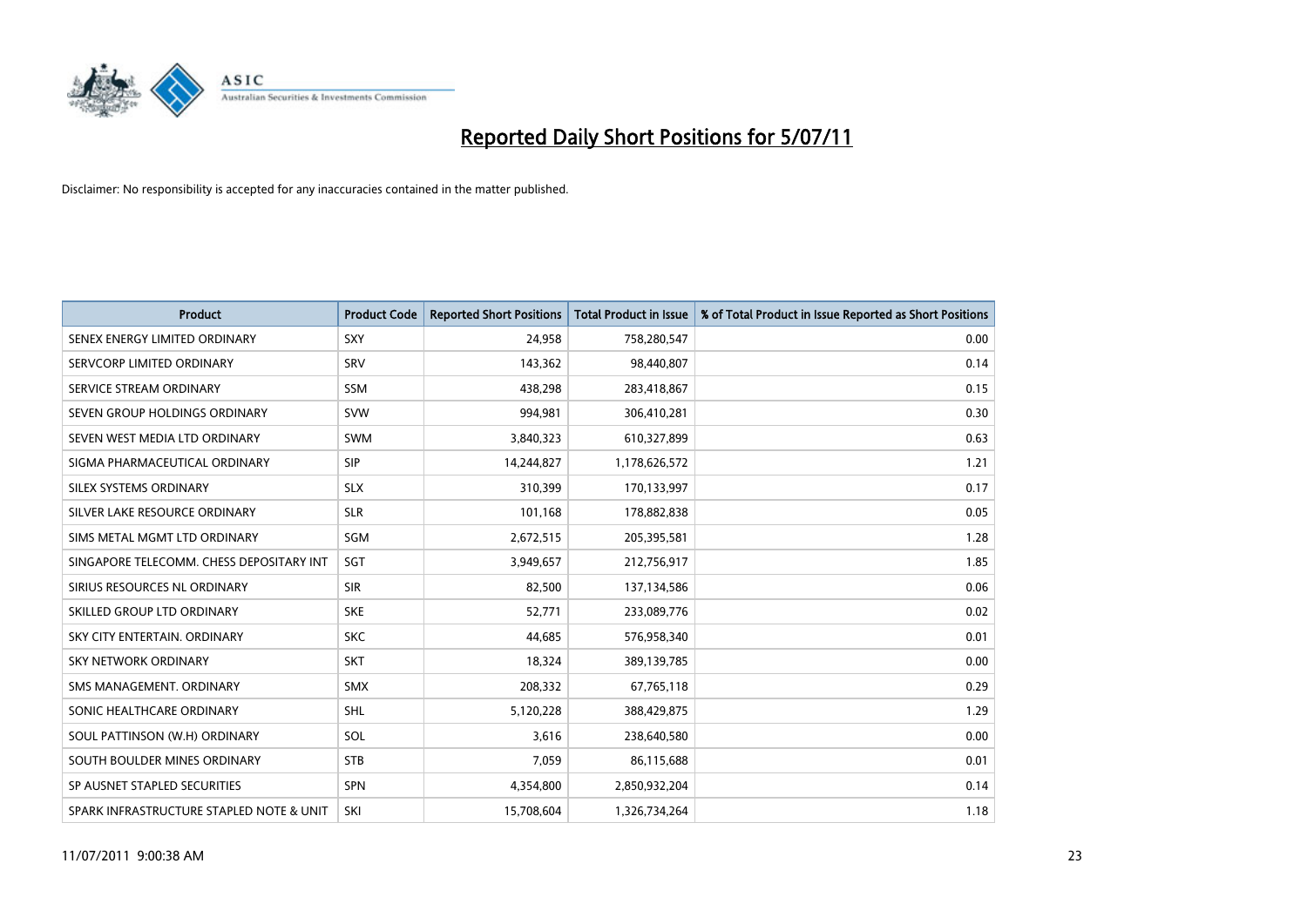

| <b>Product</b>                    | <b>Product Code</b> | <b>Reported Short Positions</b> | Total Product in Issue | % of Total Product in Issue Reported as Short Positions |
|-----------------------------------|---------------------|---------------------------------|------------------------|---------------------------------------------------------|
| SPDR 200 FUND ETF UNITS           | STW                 | 8                               | 51,839,159             | 0.00                                                    |
| SPECIALTY FASHION ORDINARY        | <b>SFH</b>          | 551,860                         | 191,786,121            | 0.28                                                    |
| SPOTLESS GROUP LTD ORDINARY       | <b>SPT</b>          | 2,045,217                       | 262,766,725            | 0.76                                                    |
| ST BARBARA LIMITED ORDINARY       | <b>SBM</b>          | 5,448,626                       | 325,615,389            | 1.67                                                    |
| STAGING CONNECTIONS ORDINARY      | <b>STG</b>          | 2,917,189                       | 78,317,726             | 3.72                                                    |
| STANMORE COAL LTD ORDINARY        | <b>SMR</b>          | 77,840                          | 88,270,738             | 0.09                                                    |
| STARPHARMA HOLDINGS ORDINARY      | SPL                 | 329,020                         | 247,743,578            | 0.14                                                    |
| STH AMERICAN COR LTD ORDINARY     | SAY                 | 9,200                           | 245,846,493            | 0.00                                                    |
| STH CRS ELECT ENGNR ORDINARY      | <b>SXE</b>          | 2,910                           | 160,736,826            | 0.00                                                    |
| STHN CROSS MEDIA ORDINARY         | <b>SXL</b>          | 2,264,575                       | 705,712,186            | 0.32                                                    |
| STOCKLAND UNITS/ORD STAPLED       | SGP                 | 8,418,567                       | 2,383,036,717          | 0.34                                                    |
| STRAITS RES LTD. ORDINARY         | SRO                 | 7,808,509                       | 324,655,749            | 2.39                                                    |
| STW COMMUNICATIONS ORDINARY       | SGN                 | 305,274                         | 364,310,964            | 0.08                                                    |
| <b>SUNCORP GROUP LTD ORDINARY</b> | <b>SUN</b>          | 7,594,423                       | 1,286,600,980          | 0.57                                                    |
| SUNDANCE ENERGY ORDINARY          | <b>SEA</b>          | 53,804                          | 276,709,585            | 0.02                                                    |
| SUNDANCE RESOURCES ORDINARY       | <b>SDL</b>          | 8,656,851                       | 2,870,927,169          | 0.29                                                    |
| SUNLAND GROUP LTD ORDINARY        | <b>SDG</b>          | 50,328                          | 224,881,794            | 0.02                                                    |
| SUPER RET REP LTD ORDINARY        | SUL                 | 115,849                         | 130,018,739            | 0.09                                                    |
| <b>SWICK MINING ORDINARY</b>      | <b>SWK</b>          | 118,438                         | 236,724,970            | 0.05                                                    |
| SYMEX HOLDINGS ORDINARY           | <b>SYM</b>          | 6,633                           | 189,166,670            | 0.00                                                    |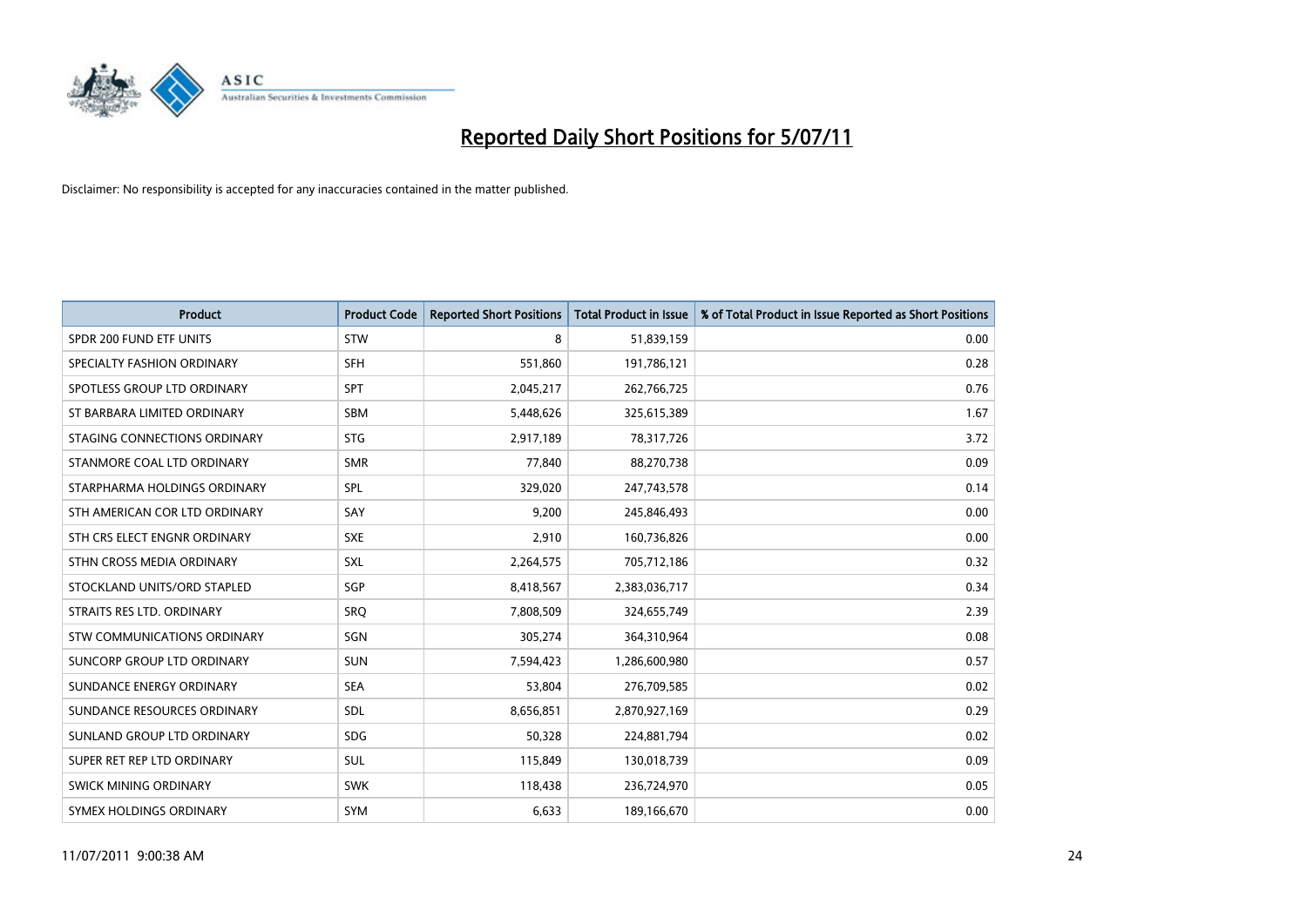

| <b>Product</b>                       | <b>Product Code</b> | <b>Reported Short Positions</b> | Total Product in Issue | % of Total Product in Issue Reported as Short Positions |
|--------------------------------------|---------------------|---------------------------------|------------------------|---------------------------------------------------------|
| <b>TABCORP HOLDINGS LTD ORDINARY</b> | <b>TAH</b>          | 4,581,999                       | 688,019,737            | 0.66                                                    |
| <b>TALENT2 INTERNATION ORDINARY</b>  | <b>TWO</b>          | 105,491                         | 144,605,121            | 0.07                                                    |
| TALISMAN MINING ORDINARY             | <b>TLM</b>          | 29                              | 130,438,627            | 0.00                                                    |
| TAP OIL LIMITED ORDINARY             | <b>TAP</b>          | 191,778                         | 240,967,311            | 0.07                                                    |
| TASSAL GROUP LIMITED ORDINARY        | <b>TGR</b>          | 29.480                          | 146,304,404            | 0.01                                                    |
| TATTS GROUP LTD ORDINARY             | <b>TTS</b>          | 11,257,642                      | 1,318,683,208          | 0.84                                                    |
| <b>TECHNOLOGY ONE ORDINARY</b>       | <b>TNE</b>          | 80.037                          | 303,119,455            | 0.03                                                    |
| TELECOM CORPORATION ORDINARY         | <b>TEL</b>          | 30,149,599                      | 1,924,678,136          | 1.57                                                    |
| TELSTRA CORPORATION. ORDINARY        | <b>TLS</b>          | 55,272,743                      | 12,443,074,357         | 0.43                                                    |
| TEN NETWORK HOLDINGS ORDINARY        | <b>TEN</b>          | 32,534,359                      | 1,045,236,720          | 3.12                                                    |
| TERANGA GOLD CORP CDI 1:1            | <b>TGZ</b>          | 452,593                         | 152,308,821            | 0.29                                                    |
| TFS CORPORATION LTD ORDINARY         | <b>TFC</b>          | 65,978                          | 276,453,042            | 0.02                                                    |
| THE REJECT SHOP ORDINARY             | <b>TRS</b>          | 461.695                         | 26,033,570             | 1.76                                                    |
| THOR MINING PLC CHESS DEPOSITARY 1:1 | <b>THR</b>          | 2.307                           | 222,489,120            | 0.00                                                    |
| THORN GROUP LIMITED ORDINARY         | <b>TGA</b>          | 19,457                          | 129,858,924            | 0.01                                                    |
| <b>TIGER RESOURCES ORDINARY</b>      | <b>TGS</b>          | 87,373                          | 669,035,549            | 0.01                                                    |
| TIMBERCORP LIMITED ORDINARY          | <b>TIM</b>          | 90,074                          | 352,071,429            | 0.02                                                    |
| TISHMAN SPEYER UNITS                 | <b>TSO</b>          | 49,427                          | 338,440,904            | 0.01                                                    |
| TNG LIMITED ORDINARY                 | <b>TNG</b>          | 4,321                           | 284,803,062            | 0.00                                                    |
| TOLL HOLDINGS LTD ORDINARY           | <b>TOL</b>          | 16,107,560                      | 710,128,531            | 2.22                                                    |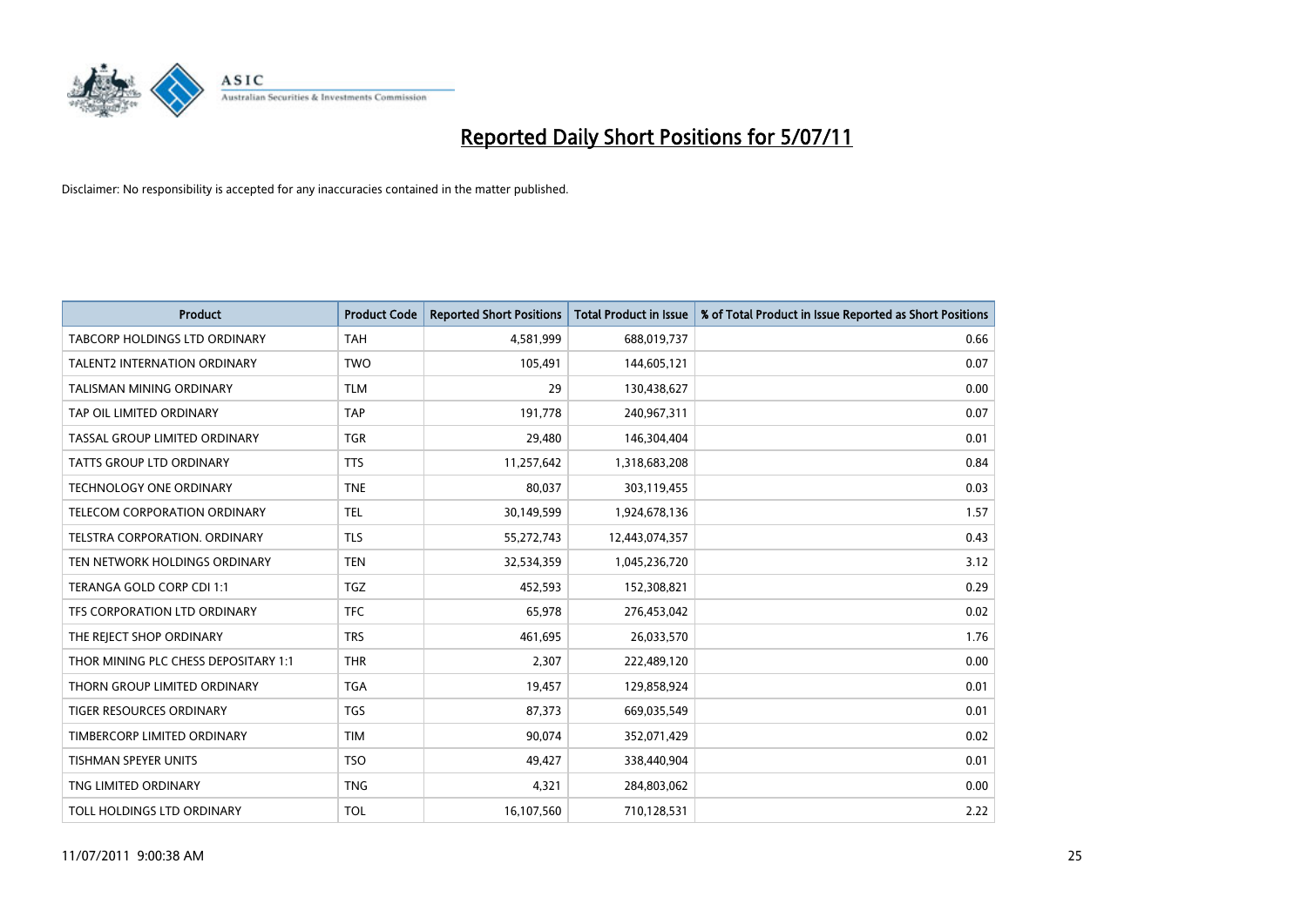

| <b>Product</b>                            | <b>Product Code</b> | <b>Reported Short Positions</b> | Total Product in Issue | % of Total Product in Issue Reported as Short Positions |
|-------------------------------------------|---------------------|---------------------------------|------------------------|---------------------------------------------------------|
| TORO ENERGY LIMITED ORDINARY              | <b>TOE</b>          | 35,404                          | 964,936,676            | 0.00                                                    |
| TOWER LIMITED ORDINARY                    | <b>TWR</b>          | 689,519                         | 263,603,448            | 0.26                                                    |
| <b>TOX FREE SOLUTIONS ORDINARY</b>        | <b>TOX</b>          | 43,092                          | 92,670,478             | 0.04                                                    |
| TPG TELECOM LIMITED ORDINARY              | <b>TPM</b>          | 3,692,467                       | 783,481,644            | 0.45                                                    |
| <b>TRANSFIELD SERVICES ORDINARY</b>       | <b>TSE</b>          | 6,395,227                       | 549,715,957            | 1.16                                                    |
| TRANSPACIFIC INDUST, ORDINARY             | <b>TPI</b>          | 11,296,137                      | 960,638,735            | 1.15                                                    |
| TRANSURBAN GROUP TRIPLE STAPLED SEC.      | <b>TCL</b>          | 2,632,982                       | 1,443,543,731          | 0.17                                                    |
| TREASURY WINE ESTATE ORDINARY             | <b>TWE</b>          | 17,181,583                      | 647,227,144            | 2.66                                                    |
| TRINITY GROUP STAPLED SECURITIES          | <b>TCO</b>          | 3,419                           | 203,405,927            | 0.00                                                    |
| TROY RESOURCES NL ORDINARY                | <b>TRY</b>          | 211,230                         | 87,985,323             | 0.22                                                    |
| UGL LIMITED ORDINARY                      | <b>UGL</b>          | 4,490,437                       | 166,047,171            | 2.70                                                    |
| UNILIFE CORPORATION CDI 6:1               | <b>UNS</b>          | 45,697                          | 272,900,039            | 0.01                                                    |
| UXC LIMITED ORDINARY                      | <b>UXC</b>          | 189                             | 305,789,718            | 0.00                                                    |
| VALAD PROPERTY GROUP STAPLED US PROHIBIT. | <b>VPG</b>          | 3,125,294                       | 115,108,116            | 2.72                                                    |
| <b>VDM GROUP LIMITED ORDINARY</b>         | <b>VMG</b>          | 11,116                          | 193,127,749            | 0.01                                                    |
| <b>VENTURE MINERALS ORDINARY</b>          | <b>VMS</b>          | 371,862                         | 221,093,592            | 0.16                                                    |
| VILLAGE ROADSHOW LTD ORDINARY             | <b>VRL</b>          | 110,904                         | 151,458,556            | 0.07                                                    |
| VIRGIN BLUE HOLDINGS ORDINARY             | <b>VBA</b>          | 26,501,411                      | 2,210,197,600          | 1.18                                                    |
| <b>VISION GROUP HLDGS ORDINARY</b>        | <b>VGH</b>          | 78,000                          | 74,197,532             | 0.11                                                    |
| VITA GROUP LTD ORDINARY                   | <b>VTG</b>          | 75,190                          | 142,499,800            | 0.05                                                    |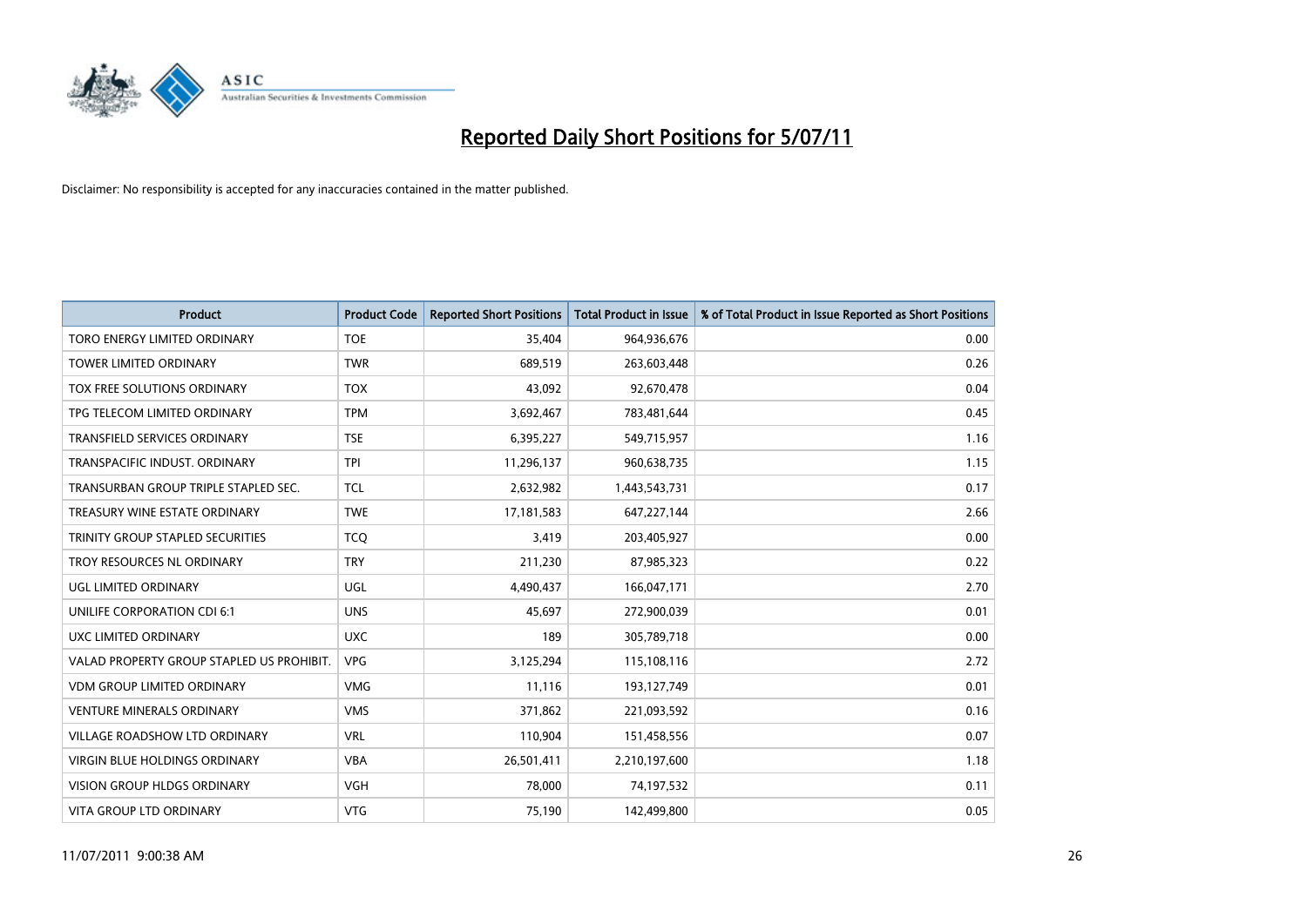

| <b>Product</b>                         | <b>Product Code</b> | <b>Reported Short Positions</b> | <b>Total Product in Issue</b> | % of Total Product in Issue Reported as Short Positions |
|----------------------------------------|---------------------|---------------------------------|-------------------------------|---------------------------------------------------------|
| VITERRA INC CDI 1:1                    | <b>VTA</b>          | 3,828                           | 68,629,939                    | 0.01                                                    |
| VNGD US TOTAL MARKET CDI 1:1           | <b>VTS</b>          | 1,520                           | 777,993                       | 0.20                                                    |
| WAH NAM INT HLDG LTD ORDINARY          | <b>WNI</b>          | 2,604,660                       | 5,355,416,325                 | 0.05                                                    |
| <b>WATPAC LIMITED ORDINARY</b>         | <b>WTP</b>          | 67,415                          | 183,341,382                   | 0.02                                                    |
| <b>WDS LIMITED ORDINARY</b>            | <b>WDS</b>          | 701                             | 144,055,662                   | 0.00                                                    |
| WEBIET LIMITED ORDINARY                | <b>WEB</b>          | 387,125                         | 75,967,968                    | 0.52                                                    |
| WESFARMERS LIMITED ORDINARY            | <b>WES</b>          | 18,818,307                      | 1,005,675,940                 | 1.85                                                    |
| WESFARMERS LIMITED PARTIALLY PROTECTED | <b>WESN</b>         | 55.498                          | 151,396,222                   | 0.02                                                    |
| WESTERN AREAS NL ORDINARY              | <b>WSA</b>          | 6,167,488                       | 179,735,899                   | 3.44                                                    |
| WESTERN DESERT RES. ORDINARY           | <b>WDR</b>          | 948                             | 206,935,914                   | 0.00                                                    |
| WESTFIELD GROUP ORD/UNIT STAPLED SEC   | <b>WDC</b>          | 6,437,539                       | 2,308,988,539                 | 0.27                                                    |
| WESTFIELD RETAIL TST UNIT STAPLED      | <b>WRT</b>          | 29,435,232                      | 3,054,166,195                 | 0.96                                                    |
| WESTPAC BANKING CORP ORDINARY          | <b>WBC</b>          | 22,413,677                      | 3,009,680,601                 | 0.72                                                    |
| WHITE ENERGY COMPANY ORDINARY          | <b>WEC</b>          | 11,333,459                      | 316,104,241                   | 3.57                                                    |
| WHITEHAVEN COAL ORDINARY               | <b>WHC</b>          | 4,198,454                       | 493,800,069                   | 0.86                                                    |
| WHK GROUP LIMITED ORDINARY             | <b>WHG</b>          | 87,915                          | 265,142,652                   | 0.03                                                    |
| WILDHORSE ENERGY ORDINARY              | <b>WHE</b>          | 26,413                          | 249,794,756                   | 0.01                                                    |
| WINDIMURRA VANADIUM ORDINARY           | <b>WVL</b>          | 163,685                         | 154,278,674                   | 0.11                                                    |
| WOODSIDE PETROLEUM ORDINARY            | <b>WPL</b>          | 1,915,586                       | 793,229,820                   | 0.23                                                    |
| WOOLWORTHS LIMITED ORDINARY            | <b>WOW</b>          | 5,740,630                       | 1,216,499,270                 | 0.44                                                    |